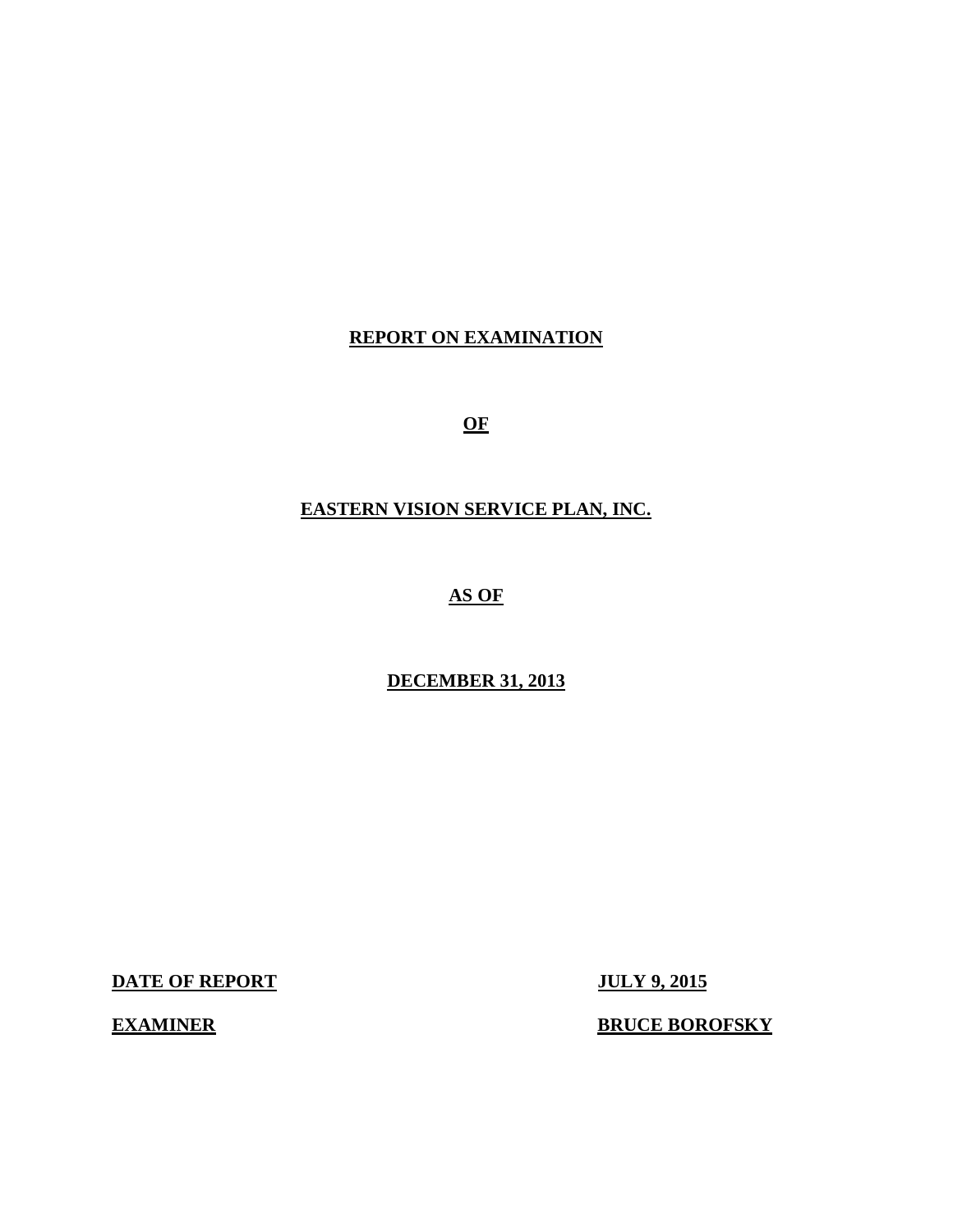#### **TABLE OF CONTENTS**

## **ITEM NO. PAGE NO.**

| 1. | Scope of the examination                                            | $\overline{2}$ |
|----|---------------------------------------------------------------------|----------------|
| 2. | Description of the Plan                                             | 4              |
|    | Corporate governance<br>А.                                          | 5              |
|    | Conflict of interest statement<br><b>B.</b>                         | 7              |
|    | $C_{\cdot}$<br>Territory and plan of operation                      | 8              |
|    | Holding company system<br>D.                                        | 9              |
|    | Reinsurance<br>E.                                                   | 13             |
|    | Significant operating ratios<br>F.                                  | 13             |
|    | Accounts and records<br>G.                                          | 14             |
|    | H.<br>Internal controls and Insurance Regulation No. 118            | 15             |
|    | Evaluation of controls in information technology<br>$\mathbf{I}$ .  | 15             |
|    | J.<br>Disaster response plan                                        | 17             |
|    | Enterprise risk management<br>Κ.                                    | 17             |
| 3. | <b>Financial statements</b>                                         | 19             |
|    | <b>Balance</b> sheet<br>A.                                          | 20             |
|    | Statement of revenue, expenses and capital and surplus<br><b>B.</b> | 21             |
| 4. | Market conduct                                                      | 23             |
|    | Claims review<br>$A_{1}$                                            | 23             |
|    | Policy forms/benefits<br><b>B.</b>                                  | 24             |
| 5. | Compliance with prior report on examination                         | 26             |
| 6. | Summary of comments and recommendations                             | 28             |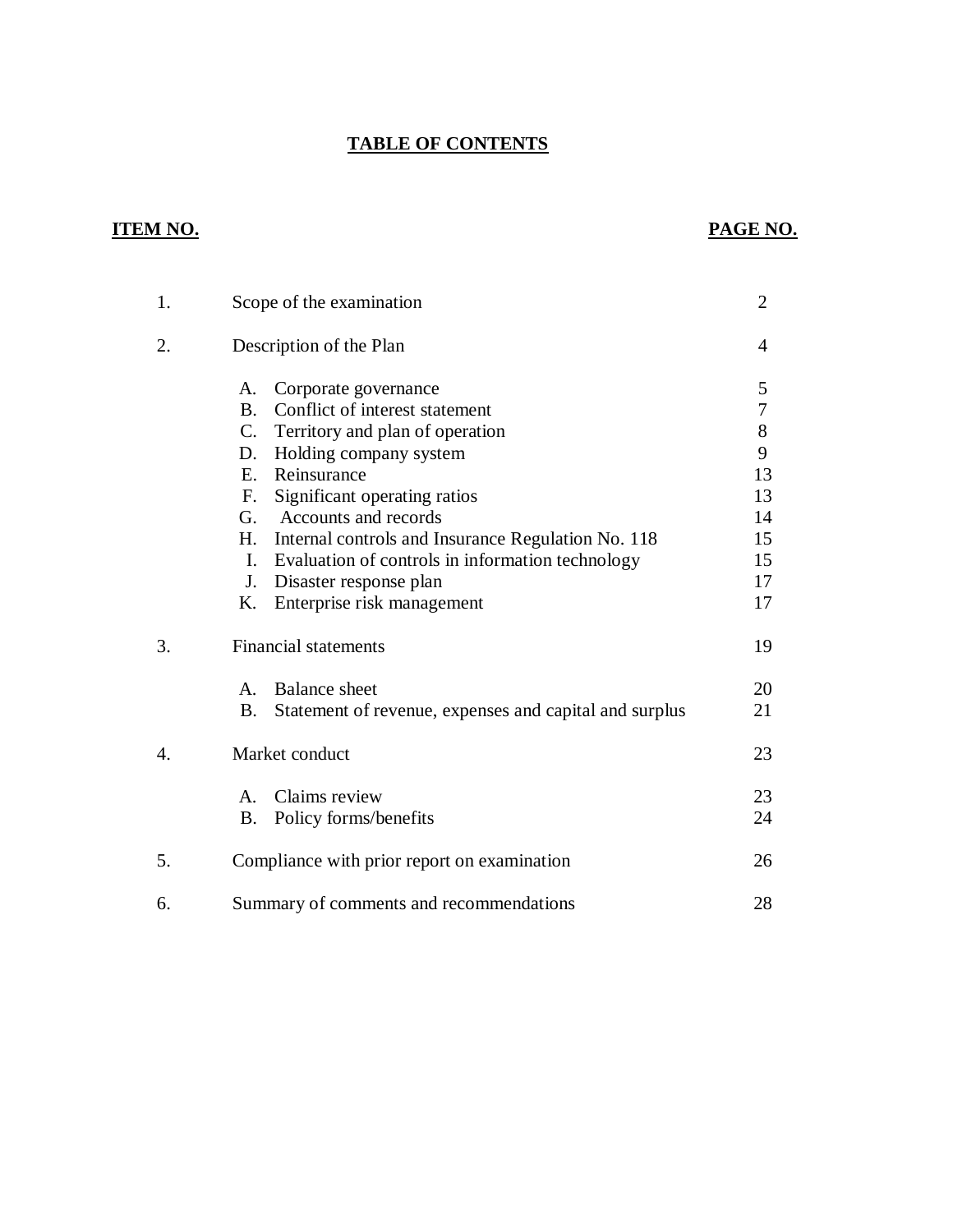

# NEW YORK STATE DEPARTMENT<sub>of</sub> FINANCIAL SERVICES

Andrew M. Cuomo<br>Governor

Anthony J. Albanese Superintendent

July 9, 2015

 Honorable Anthony J. Albanese Acting Superintendent of Financial Services Albany, New York 12257

Sir:

 Pursuant to the requirements of the New York Insurance Law, and acting in accordance with the instructions contained in Appointment Number 31204, dated August 11, 2014, attached hereto, I have made an examination into the condition and affairs of the Eastern Vision Service Plan, Inc., a not-for-profit medical expense indemnity corporation licensed pursuant to Article 43 of the New York Insurance Law, as of December 31, 2013. The following report is respectfully submitted thereon.

 The examination was conducted at the home office of Eastern Vision Service Plan, Inc., located at 3333 Quality Drive, Rancho Cordova, California.

 Wherever the designations "EVSP" or the "Plan" appear herein, without qualification, they should be understood to indicate Eastern Vision Service Plan, Inc.

 Wherever the designations the "Parent" or "VSP" appear herein, without qualification, they should be understood to indicate Vision Service Plan (CA), a non-stock, not-for-profit California health service organization, the ultimate parent of Eastern Vision Service Plan, Inc.

 Wherever the designation the "Department" appears herein, without qualification, it should be understood to indicate the New York State Department of Financial Services.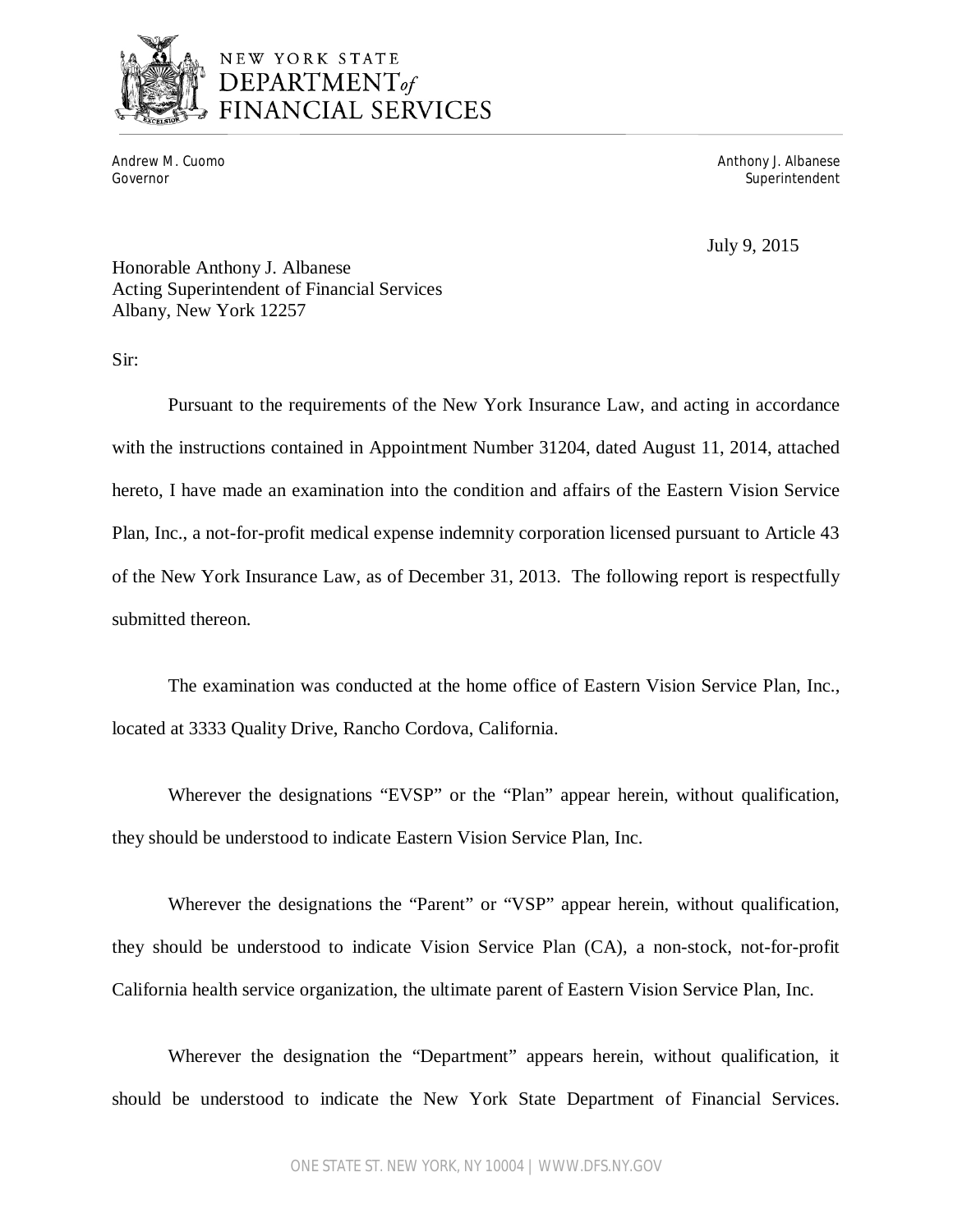#### **1. SCOPE OF THE EXAMINATION**

<span id="page-3-0"></span> The previous examination was conducted as of December 31, 2009. This examination of the Plan was a combined (financial and market conduct) examination and covered the four-year period from January 1, 2010 through December 31, 2013. The financial component of the examination was conducted as a financial examination, as defined in the National Association of Insurance Commissioners ("NAIC") *Financial Condition Examiners Handbook, 2013 Edition*  (the "Handbook"). The examination was conducted observing the guidelines and procedures in the Handbook. Where deemed appropriate by the examiner, transactions occurring subsequent to December 31, 2013 were also reviewed.

 Concurrent examinations were also performed on affiliates of the Plan by the regulatory authorities of the states in which those affiliates are domiciled. During this process, the examiners coordinated the examination with the other states under the leadership of the Connecticut Department of Insurance, which served as the Lead State. Such examinations were made of the following companies within Vision Service Plan of California (VSP), none of which write business in the State of New York:

- Vision Service Plan of Idaho, Inc.
- Vision Services Plan Insurance Company (MO)
- Vision Services Plan Insurance Company (CT)
- Indiana Vision Services, Inc.
- Vision Service Plan (OH)

 The examination was conducted on a risk-focused basis in accordance with the provisions of the Handbook, which provides guidance for the establishment of an examination plan based on the examiner's assessment of risk in the Plan's operations, and utilizes that evaluation in formulating the nature and extent of the examination. The examiner planned and performed the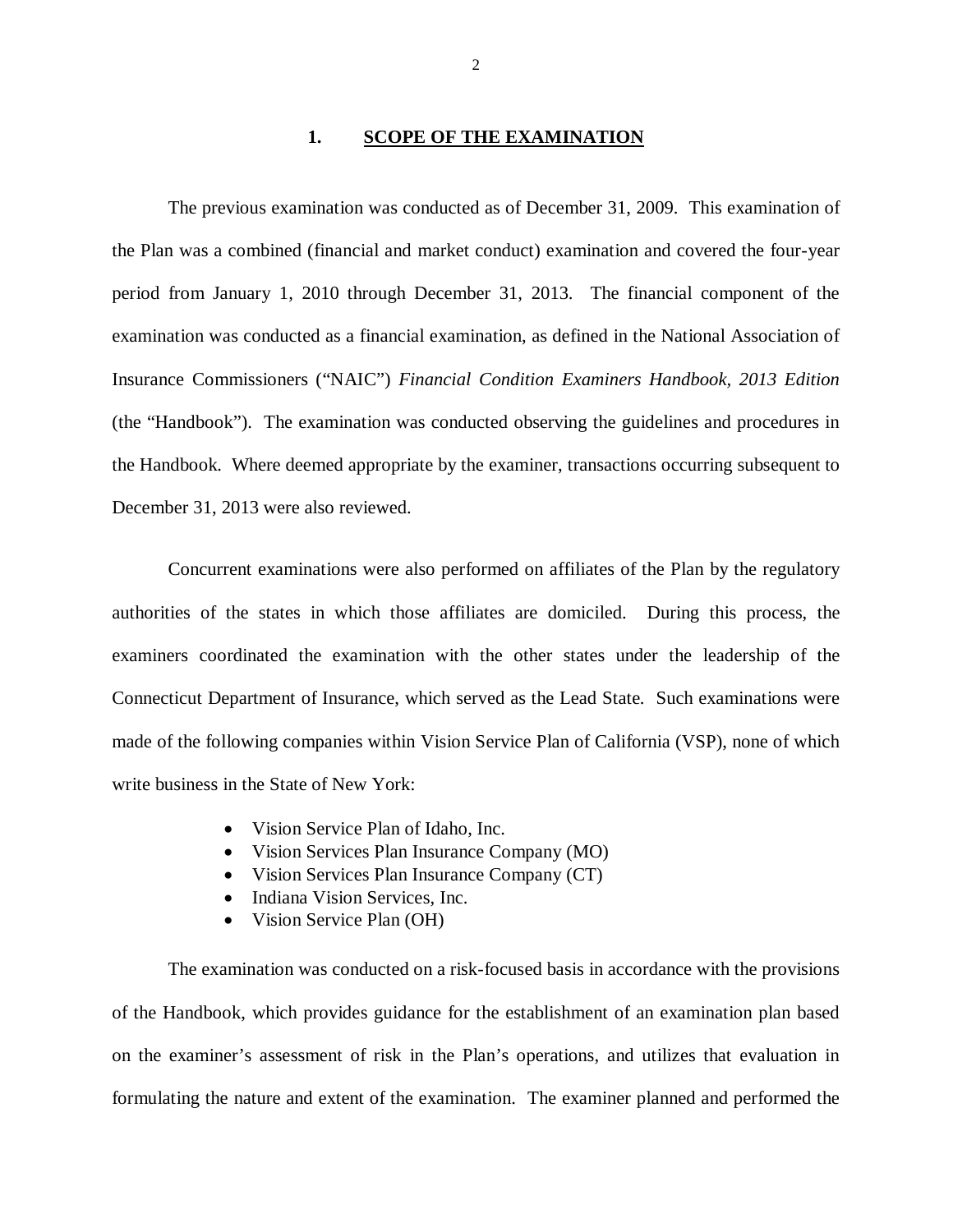examination to evaluate the Plan's current financial condition, as well as to identify prospective risks that may threaten the future solvency of the Plan.

 The examiner identified key processes, assessed the risks within those processes, and assessed the internal control systems and procedures used to mitigate those risks. The examination also included an assessment of the principles used and significant estimates made by management, an evaluation of the overall financial statement presentation, and determined management's compliance with the Department's statutes and guidelines, Statutory Accounting Principles, as adopted by the Department, and NAIC Annual Statement Instructions.

 Information concerning the Plan's organizational structure, business approach, and control environment was utilized to develop the examination approach. The examination evaluated the Plan's risks and management activities in accordance with the NAIC's nine branded risk categories.

These categories are as follows:

- Pricing/Underwriting
- Reserving
- **Operational**
- Strategic
- Credit
- Market
- Liquidity
- Legal
- Reputational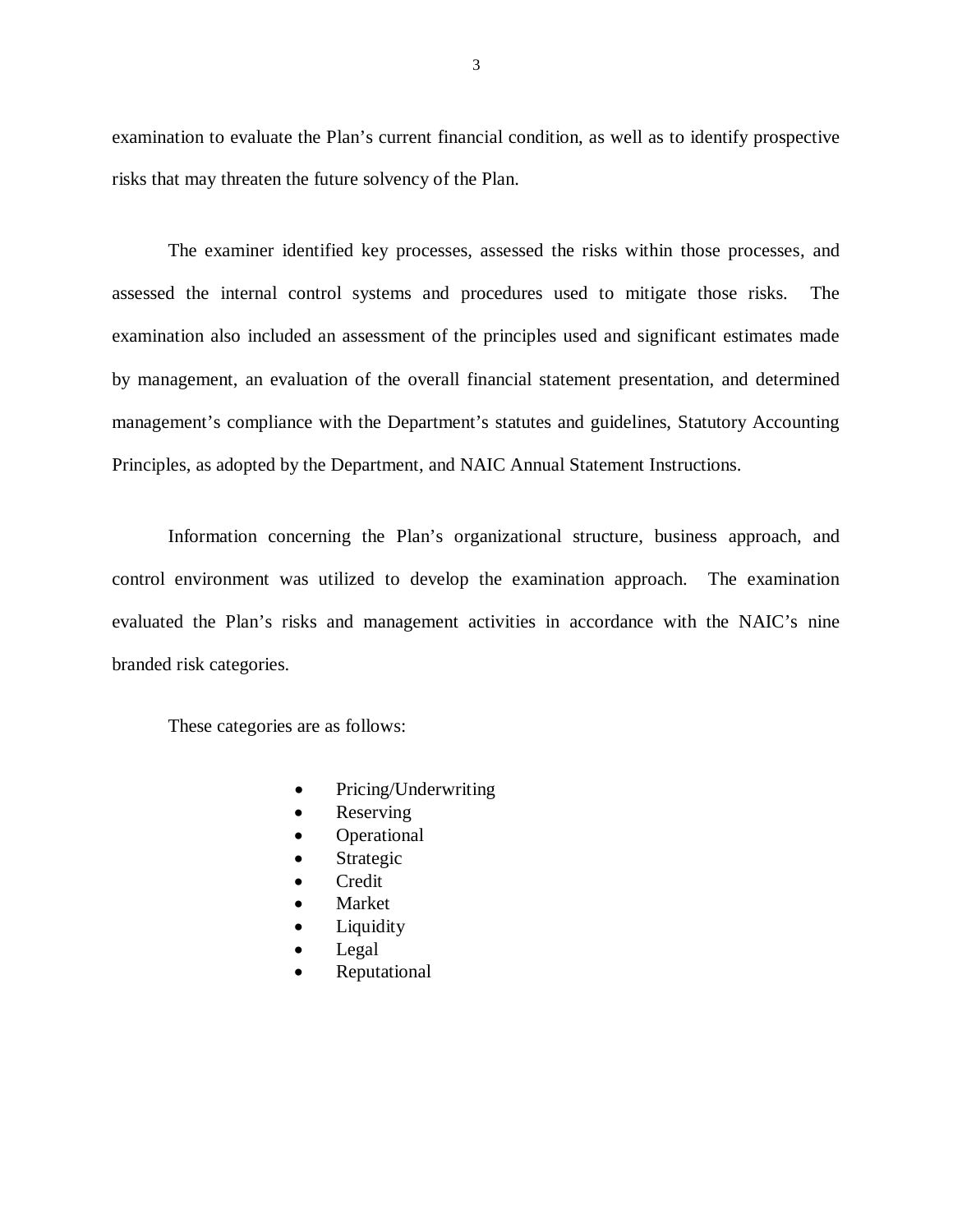<span id="page-5-0"></span> The firm of Deloitte & Touche, LLP was retained by the Plan to audit its statutory-basis financial statements, as of December 31, 2013, and the related statutory-basis statements of operations, surplus, and cash flows for the year then ended. Audits for the years 2010 through 2012 were performed by the accounting firm of PriceWaterhouseCoopers. The Plan received an unmodified opinion in all of the years under examination. Certain audit work papers of the two audit firms were reviewed and relied upon in conjunction with this examination. A review was also made of the Plan's Internal Audit function and Enterprise Risk Management program.

 The financial portion of this examination is confined to financial statements and comments on those matters which involve departures from laws, regulations or rules, or which require explanation or description. The market conduct portion of the examination was conducted to review the manner in which the Plan conducted its business practices and fulfilled its contractual obligations to policyholders and claimants.

 The examiner reviewed the corrective actions taken by the Plan with respect to the comments and recommendations contained in the prior report on examination. The results of the examiner's review are contained in Item Six of this report.

#### **2. DESCRIPTION OF THE PLAN**

 Eastern Vision Service Plan, Inc. was incorporated on August 29, 1985 and licensed by the Department on June 1, 1987 as a not-for-profit medical expense indemnity corporation, pursuant to the provisions of Article 43 of the New York Insurance Law. Its purpose is to

4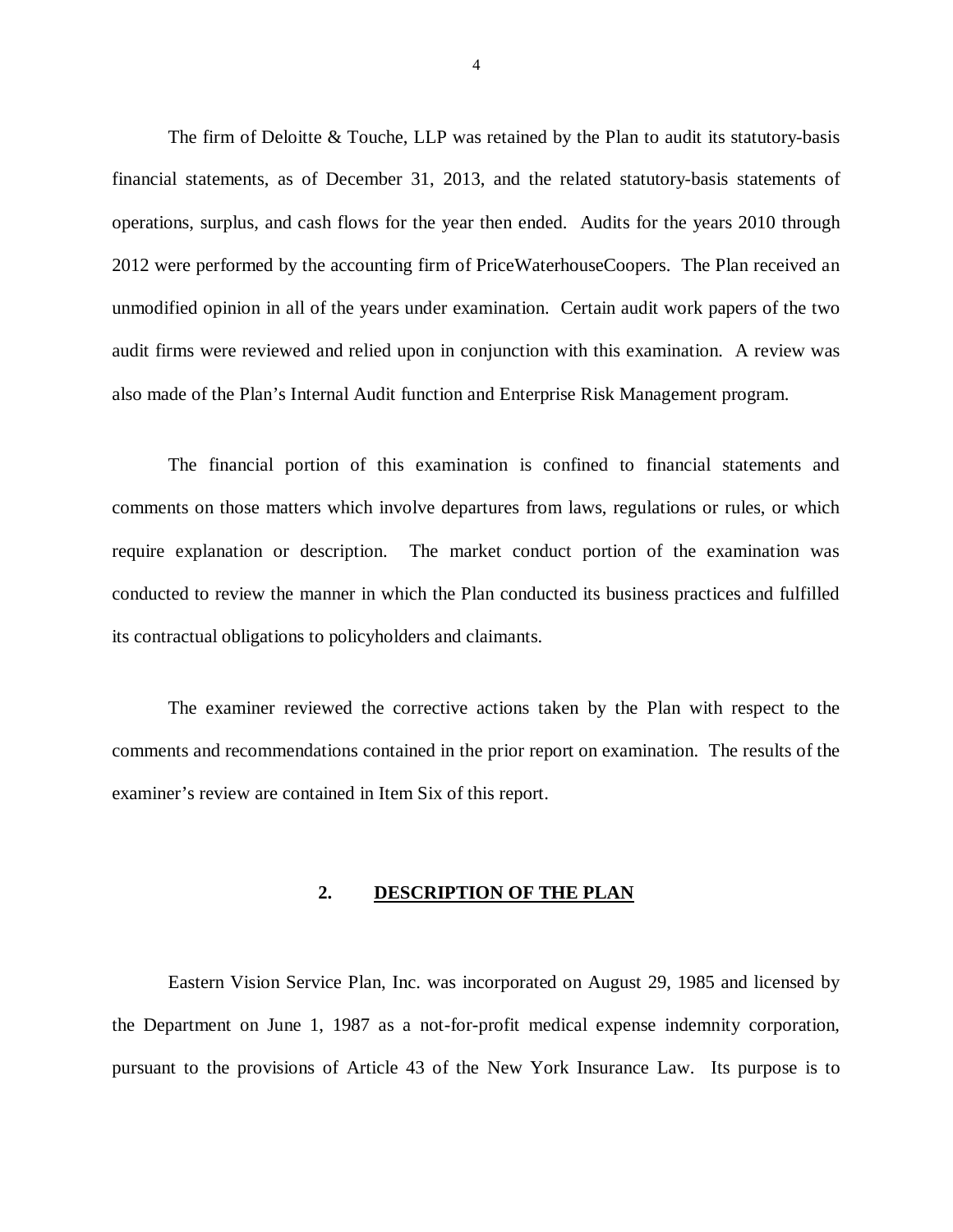provide subscribers and their families with vision care on a prepaid or fee-for-service basis. Eastern Vision Service Plan is a subsidiary of Vision Service Plan (CA) ("VSP"), by virtue of VSP being EVSP's sole member. VSP is incorporated under the laws of the State of California. The Plan, which is affiliated with a network of seventeen member vision service corporations nationwide, began operations in 1987.

 The Plan maintains its books of account and corporate records at the office of its Parent at 3333 Quality Drive, Rancho Cordova, California. The Plan has obtained regulatory approval for this arrangement pursuant to the requirements of Section 325(b) of the New York Insurance Law.

#### A. Corporate Governance

 Pursuant to the Plan's charter and by-laws, the corporate powers of the Plan are vested in a board of directors consisting of four members. The composition of the board was in compliance with Section 4301(k)(1) of the New York Insurance Law.

 As of December 31, 2013, the four members of the Board of Directors and their principal business affiliations were as follows:

 Gwenda Gnadt, O.D. Lake Ronkonkoma, NY Provider representative

 Thomas Fessler Sacramento, California Officer-Employee

Name and Residence **Principal Business** Affiliation

Optometrist, Private Practice

General Counsel, Vision Service Plan, Inc.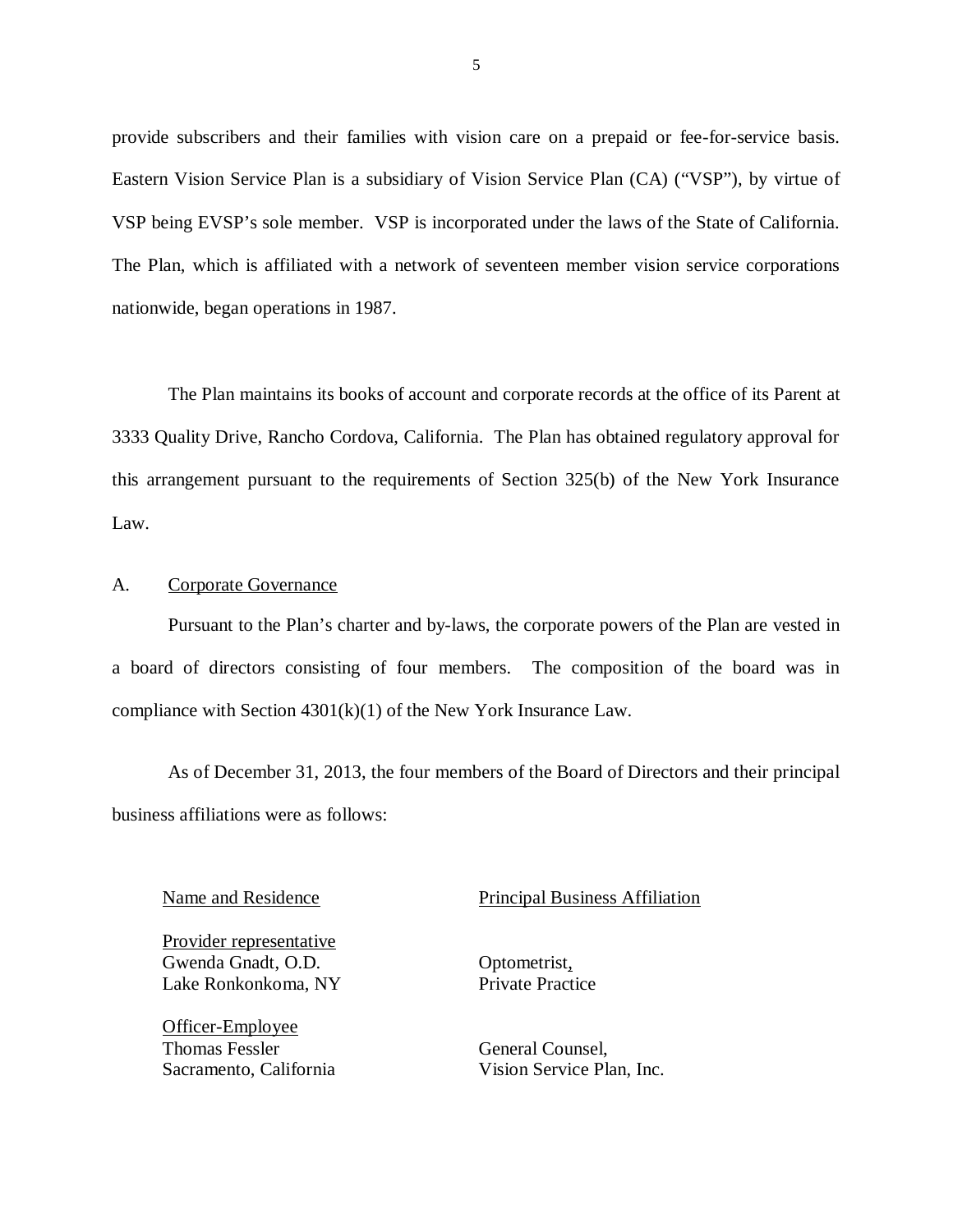Public member Herbert Kozlov New York, NY

 Subscriber member Peter Twombly New York, NY

Name and Residence **Principal Business** Affiliation

Attorney, Reed Smith, LLP

Director of Finance, The Carnegie Hall Corporation

 The minutes of all meetings of the Board of Directors held during the examination period were reviewed. Said review revealed that the board met only once each year during 2011 and 2012. This is in compliance with the by-laws, which do not establish a required number of meetings. Such frequency may not be sufficient to permit the board to perform due diligence over the Plan's operations and financial condition. When held, the meetings were generally well attended.

 It is recommended, as a good business practice and to ensure due diligence, that the board of directors meet quarterly, at a minimum, to discuss the financial condition of the Plan and to evince fiduciary oversight.

 It is also recommended that the Plan update its by-laws to establish a minimum of four regular meetings as a requirement.

Section 312(b) of the New York Insurance Law states in part:

 "A copy of the [exam] report shall be furnished by such insurer or other person to each member of its board of directors and each such member shall sign a statement which shall be retained in the insurer's files confirming that such member has received and read such report…"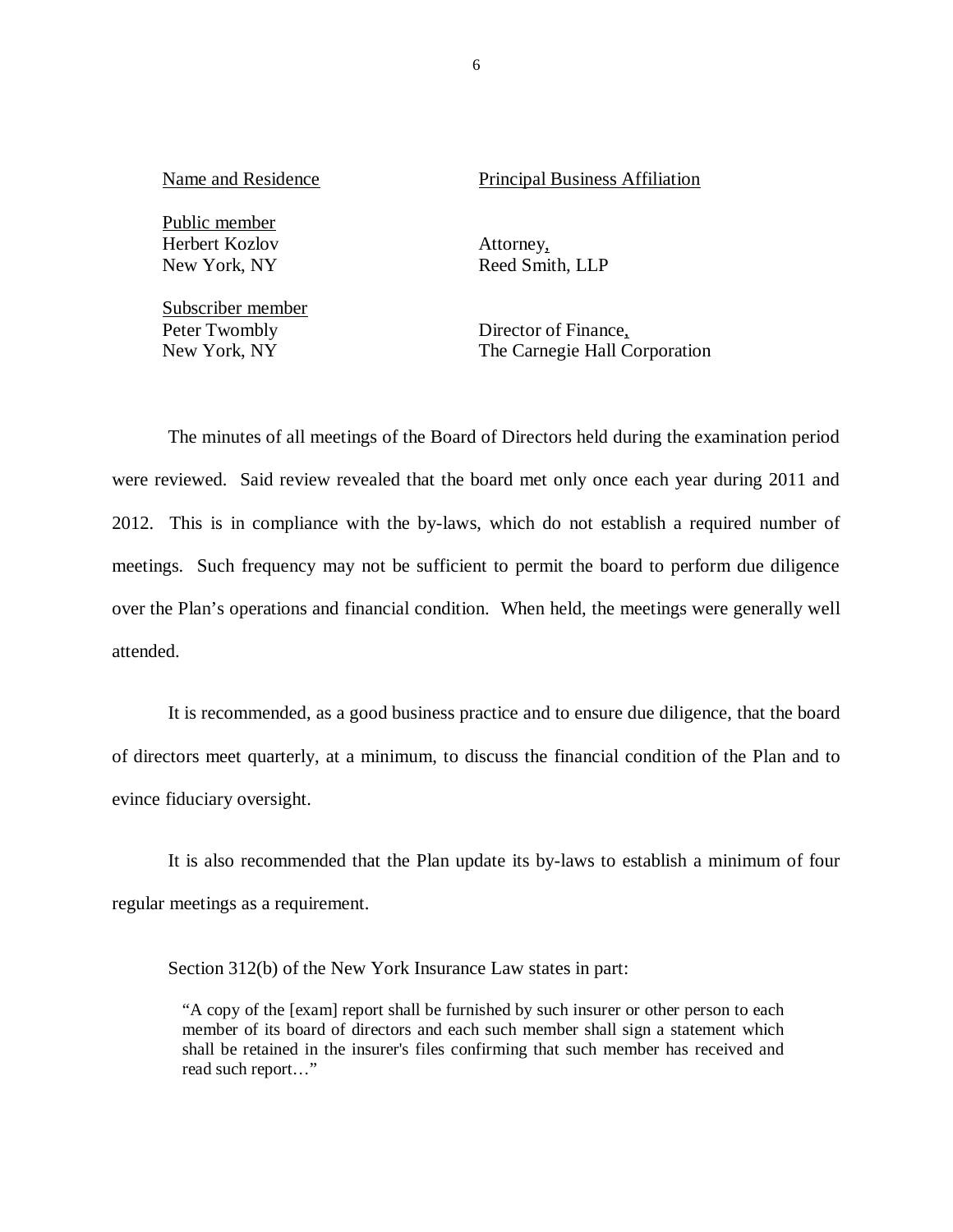The prior examination was conducted as of December 31, 2009 and the report on examination was filed during August, 2011. However, members of the Plan's board of directors did not sign attestations acknowledging they had received the report until August, 2014, shortly after the examiner had requested such documentation.

 It is recommended that the Plan comply with Section 312(b) of the New York Insurance Law and ensure that the board reviews the report on examination and sign an attestation of such in a timely manner.

#### B. Conflict of Interest Statements

 The Plan has a policy which requires each director and officer to complete an annual conflict of interest statement. A review of the conflict of interest statements signed during the examination period revealed that the three non-employee directors for EVSP did not complete the statements.

 It is recommended that the Plan comply with its own policy and ensure that each director and officer completes a conflict of interest statement annually.

As of December 31, 2013, the principal officers of the Plan were as follows:

 James Lynch President **Lester Passuello** James McGrann Secretary Name Title

Treasurer/Chief Financial Officer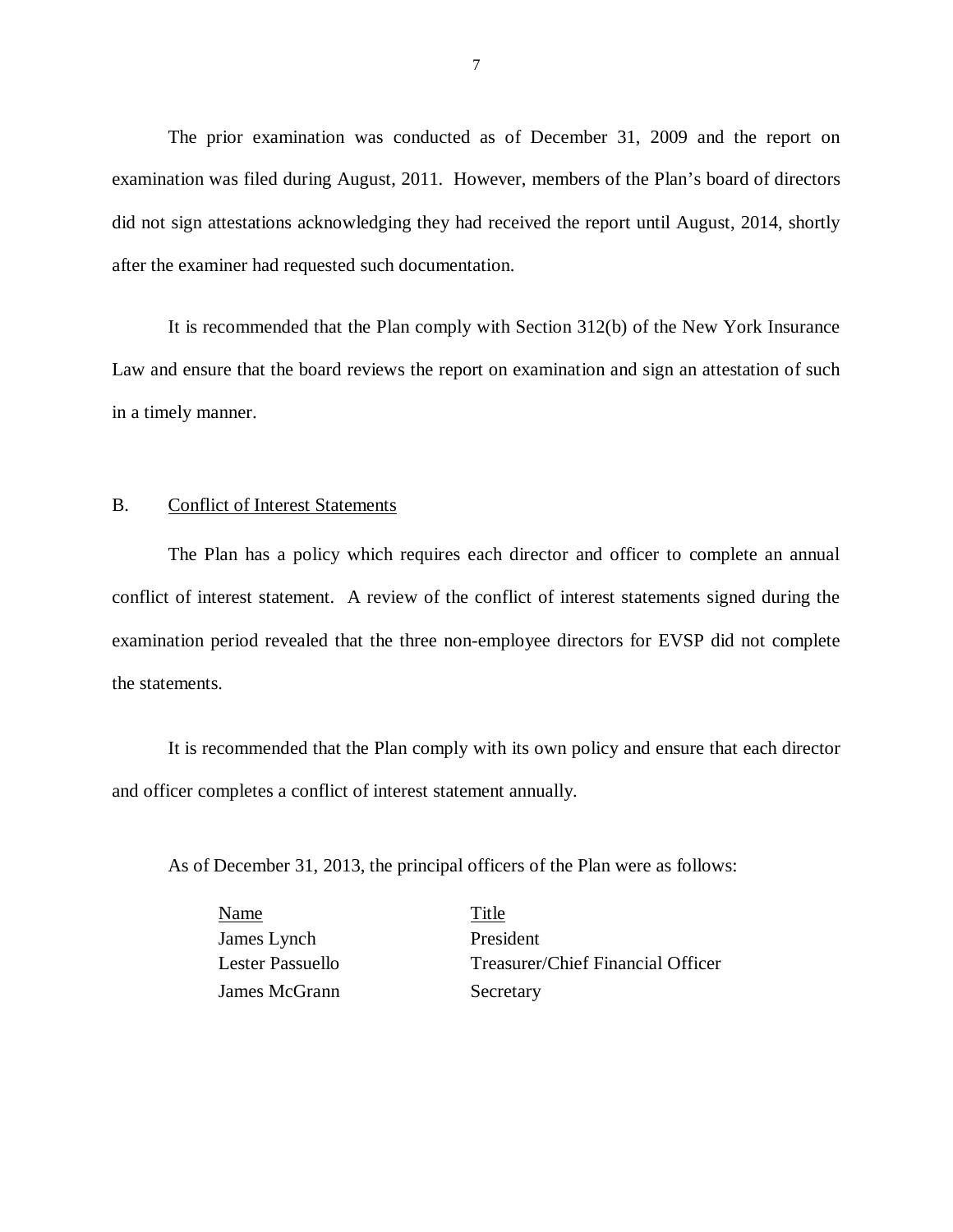#### <span id="page-9-0"></span>C. Territory and Plan of Operation

 The Plan is licensed as a not-for-profit medical expense indemnity corporation pursuant to the provisions of Article 43 of the New York Insurance Law and is authorized to conduct its operations throughout the State of New York. The Plan markets vision care programs to subscriber groups on both an at-risk and self-funded basis. Subscriber groups that purchase plans pay an agreed upon monthly premium based on the total number of eligible group members. Subscriber groups that elect self-funded programs reimburse the Plan for benefits paid and pay an administrative fee. The Plan's sole line of business during the examination period was vision services.

 Vision services are provided through a network of participating optometrists and ophthalmologists that accept the Plan's schedule of fees as full payment for covered services. Subscribers may also secure services from non-member doctors who are reimbursed pursuant to a separate reimbursement schedule.

 EVSP markets its products through broker agreements where a broker designated by a group as its "Agent of Record" is paid a commission. The commission is paid, based on premiums remitted by the agent for vision benefits, according to the rate schedule contained within the broker agreement.

 Based upon the reserve requirements specified by Section 4310(d) of the New York Insurance Law, the Plan is required to maintain a reserve to be designated as the statutory reserve fund. At December 31, 2013, the Plan reported a statutory reserve of \$6,789,993. The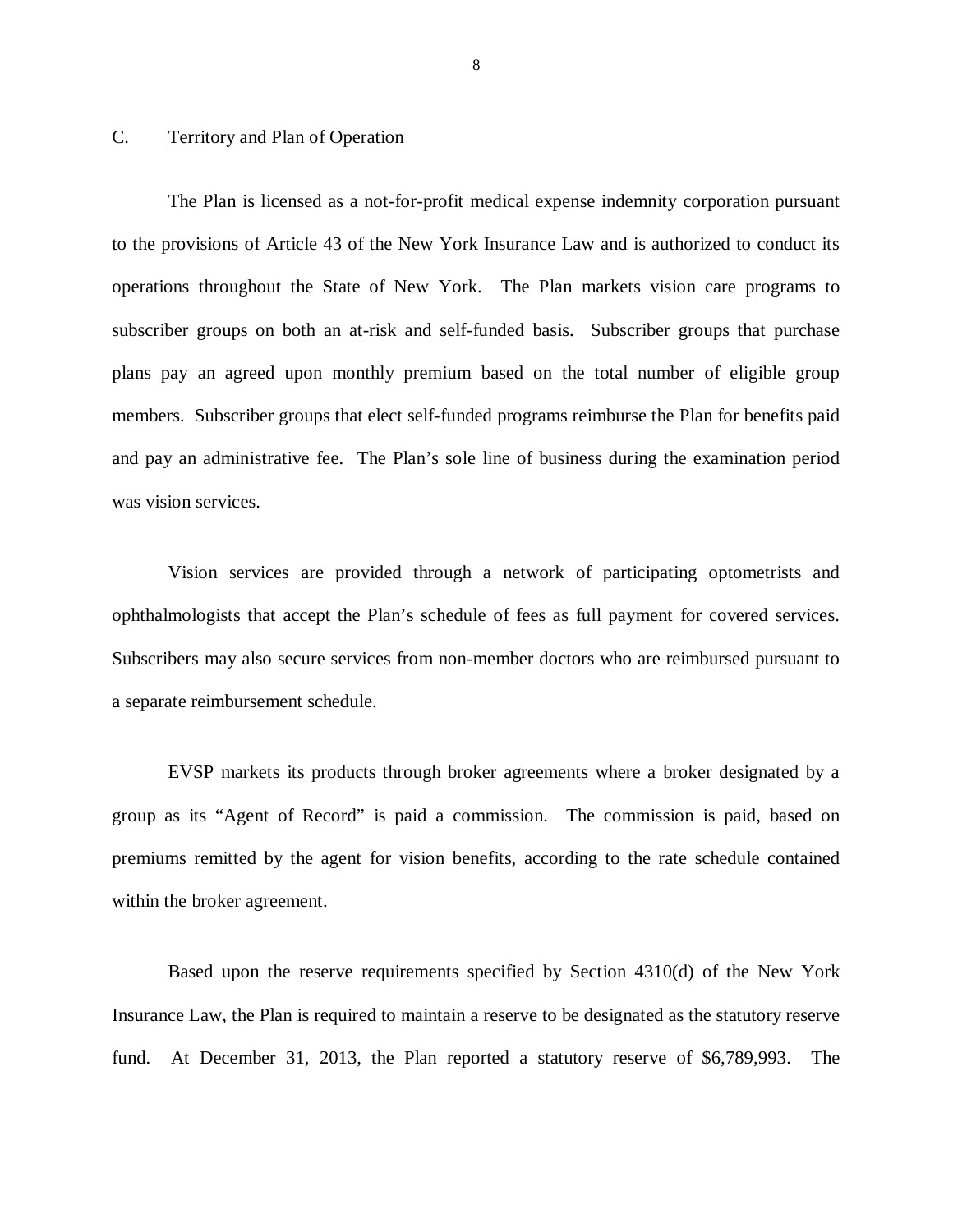<span id="page-10-0"></span> company's Risked-Based Capital ratio increased during the examination period; from 1,097% in 2010 to 2,046% in 2013.

#### D. Holding Company System

 The Plan is a membership corporation in which the sole member is Vision Service Plan (CA), a not-for-profit California corporation. The Plan is a controlled insurer as such term is defined in New York Insurance Law  $\S 1501(a)(4)$ .

defined in New York Insurance Law §1501(a)(4).<br>As a member of a holding company system, the Plan is required to file registration statements pursuant to Section 1503 of the New York Insurance Law and Insurance Regulation No. 52 (11 NYCRR 80). All pertinent filings made by the Plan with regard to the aforementioned statutes were reviewed and no problem areas were encountered.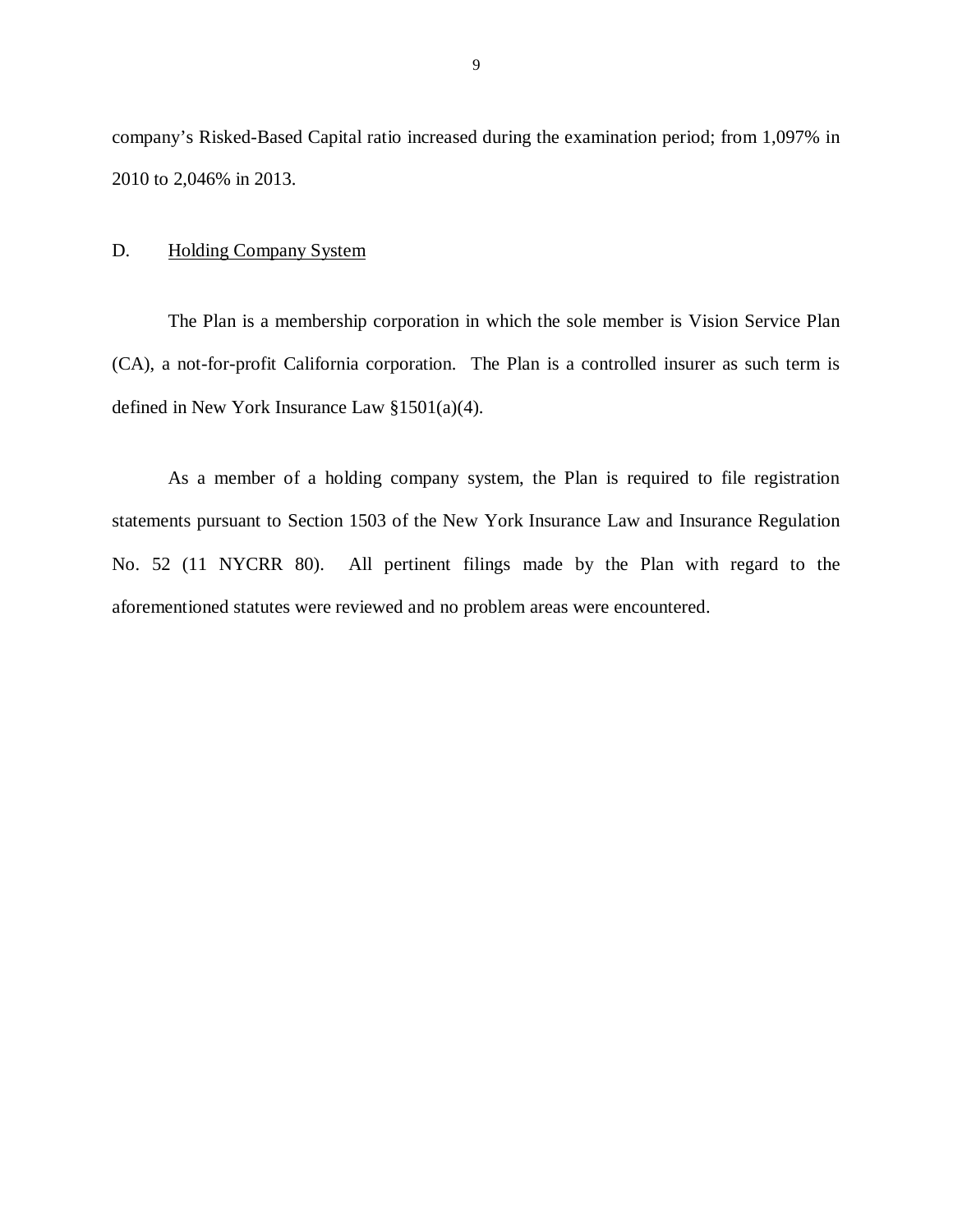The following chart depicts the Plan and its relationship to members of its holding company system, as of December 31, 2013:

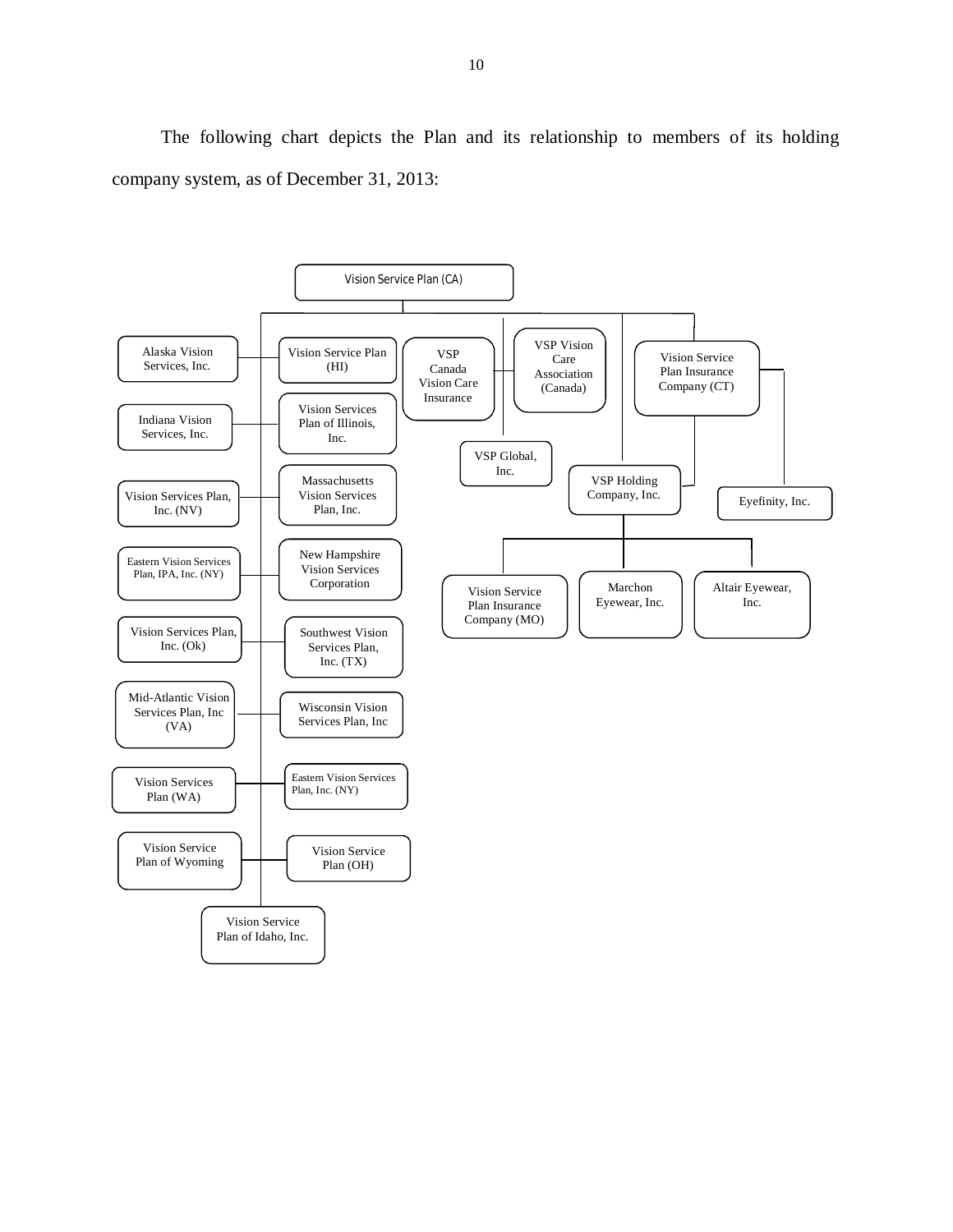#### 1. Vision Service Plan

 Vision Service Plan (VSP) is a non-stock, not-for-profit California health service organization. VSP is incorporated under the laws of the State of California. VSP and its subsidiaries operate in four industry segments: (1) managed vision care, (2) design, manufacture, and wholesale distribution of eyewear, (3) ophthalmic lens services, and (4) practice management solutions. VSP's managed vision care business offers a range of eye care benefit options and provides a variety of eye care products to clients, doctors, and members. The VSP eyewear business is a manufacturer, designer, and distributor of eyewear. The ophthalmic lens services business provides manufacturing, coating, finishing, and other lens services. The practice management business offers comprehensive business solutions including an online claim filing portal and an electronic health record and retail point of sale software for optometrists, ophthalmologists, opticians, and eye care office administrators.

#### 2. Eastern Vision Service Plan, IPA, Inc.

 Eastern Vision Service Plan, IPA, Inc. ("IPA") is organized as a not-for-profit corporation under the laws of the State of New York to provide and administer vision care plans in New York in order to make available professional optometric services to eligible members of participating clients. The IPA is controlled and managed by the parent, VSP, which is incorporated in the state of California. Several of the directors of the IPA are also Directors or members of the management of VSP.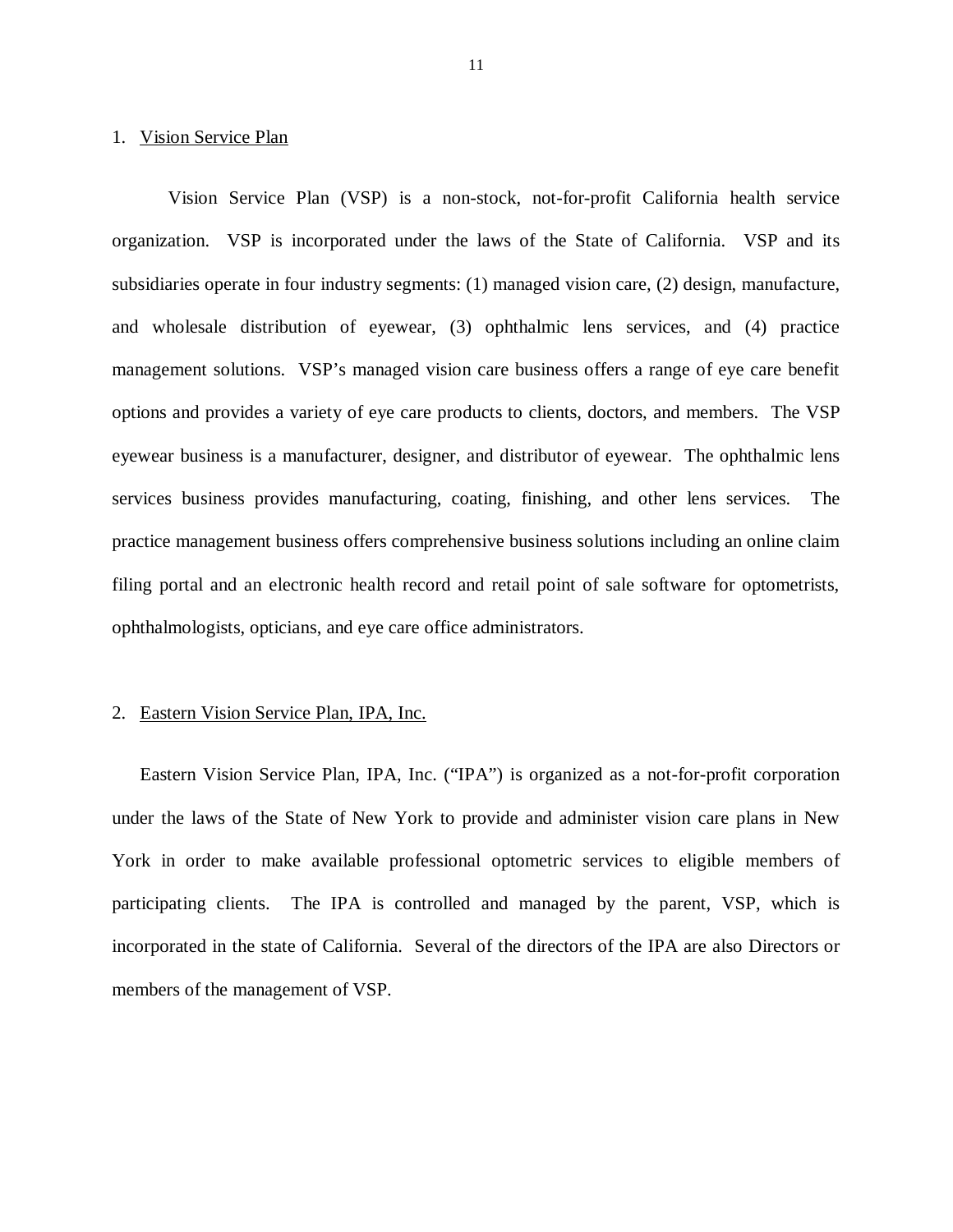#### 3. Administrative Services and Marketing Agreement

 At December 31, 2013, the Plan was party to an Administrative Services and Marketing Agreement with its Parent, Vision Service Plan, Inc, which was approved by the Department on September 15, 2008 and again on March 7, 2011. Pursuant to the terms of this agreement, which was effective January 1, 2008, VSP agreed to provide administrative and marketing services to the Plan. In return for these services, the Plan agreed to pay to its Parent a per claim charge equal to the total general and administrative expenses of VSP and its subsidiaries (excluding expenses charged directly to the Plan, such as commissions, taxes, and audit and legal fees), divided by the total number of claims processed and paid on behalf of EVSP.

 The agreement also allowed the Plan's members to receive vision services from participating providers of out-of-state affiliates of the Plan. Under the terms of the agreement, the Plan reimburses the affiliate for patient charges incurred on behalf of an insured of the Plan.

#### 4. Tax Allocation Agreement

 EVSP entered into a consolidated tax allocation agreement with VSP and all its subsidiaries and affiliates within the holding company system. This agreement was found to be consistent with the guidelines contained in Circular Letter No. 33 (1979), and was approved by the Department on February 1, 2011, retroactive to tax year 2010.

 The tax allocation agreement governs the tax return filing, payment and allocation of federal, state and local income tax liability between VSP and its subsidiaries. Each affiliate calculates its separate tax liability, and the consolidated federal regular income tax liability is apportioned among the affiliates in accordance with the agreement. The Parent shall pay on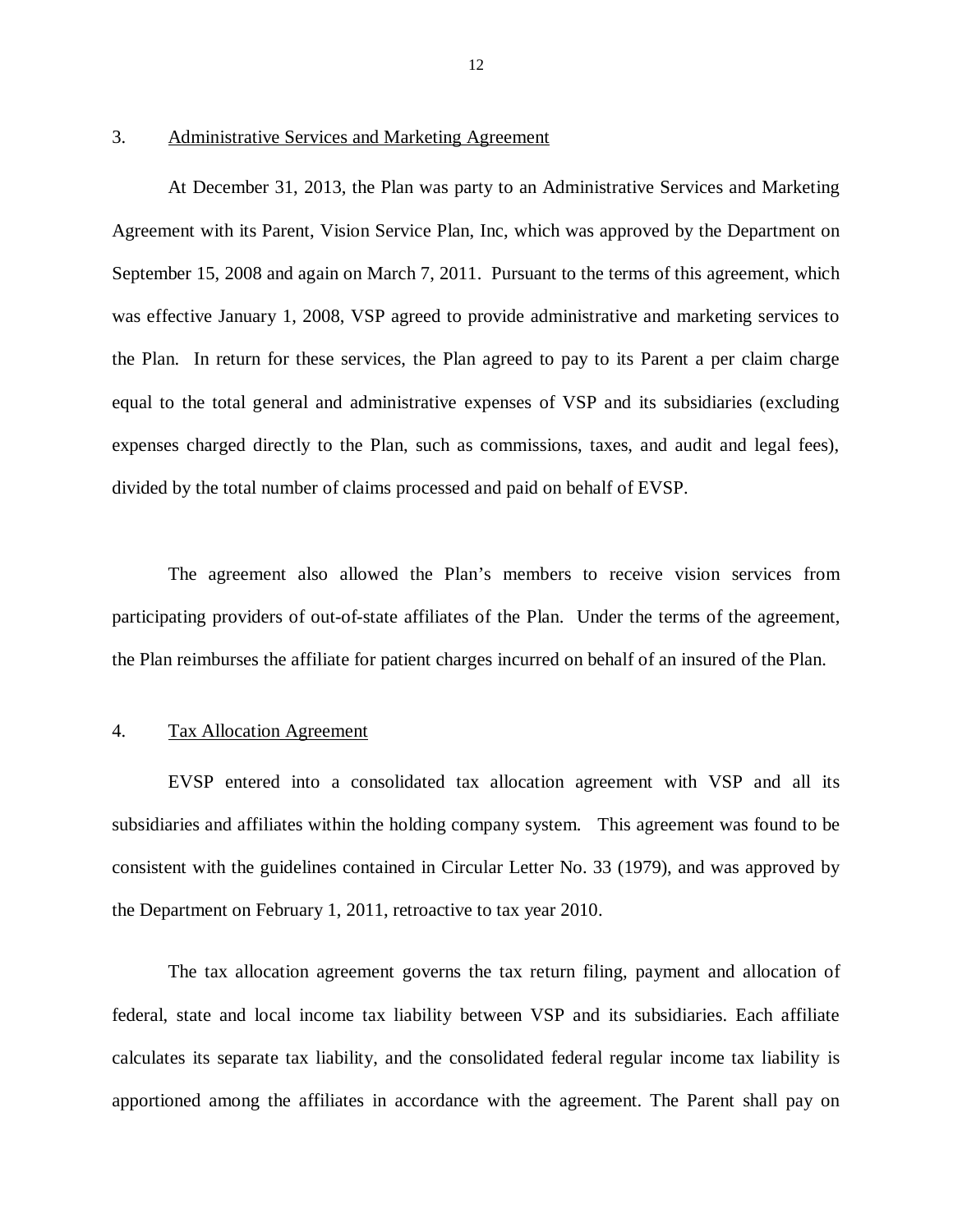behalf of the affiliated group any tax liability, on or before the due date for each consolidated return year and each affiliate shall reimburse the parents for its share of the tax liabilities.

#### 5. **Insurance Coverage**

 EVSP, VSP and affiliates are insured by a financial institution blanket fidelity policy with the St. Paul Fire and Marine Insurance Company. The policy exceeds the suggested minimum limits of insurance pursuant to the Handbook. This policy is in the name of VSP with the Plan listed as a covered subsidiary.

#### E. Reinsurance

The Plan did not cede or assume any reinsurance during the period of the examination.

#### F. Significant Operating Ratios

 The following ratios have been computed as of December 31, 2013 based upon the results of the four-year period covered by this examination:

|                                 | Amounts       | Ratios    |
|---------------------------------|---------------|-----------|
| Claims incurred                 | \$234,955,723 | 81.4%     |
| Claim adjustment expenses       | 3,094,247     | 1.1%      |
| General administrative expenses | 31,704,690    | 11.0%     |
| Increase in reserves            | (4,386,925)   | $(1.5)\%$ |
| Net underwriting gain           | 23,120,723    | 8.0%      |
| Net premium income              | \$288,488,458 | $00.0\%$  |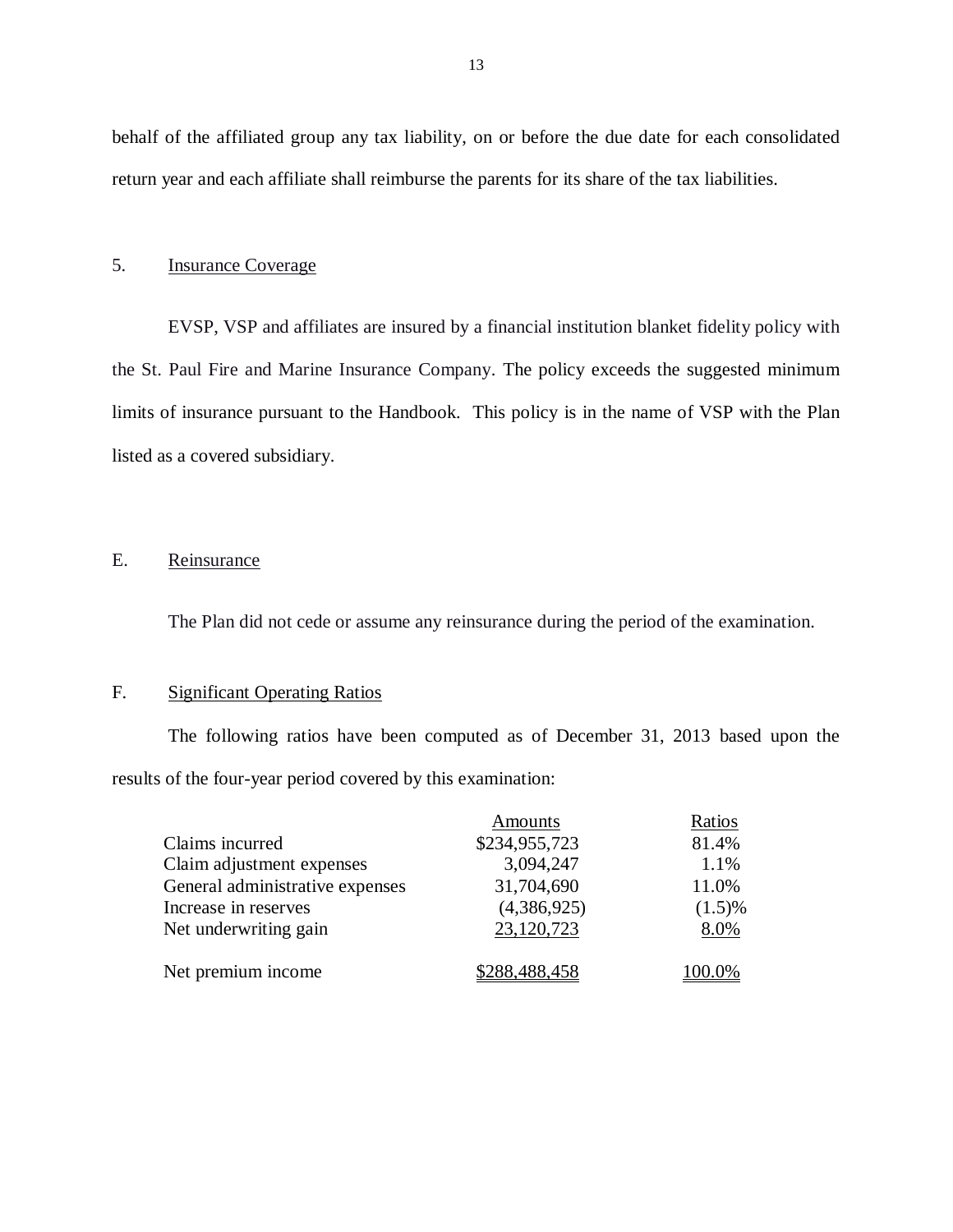#### <span id="page-15-0"></span>G. Accounts and Records

 New York Insurance Law Section 1301(a)(6) and NAIC Statement of Statutory Accounting Principles ("SSAP") No. 6 establish the accounting principle that uncollected premiums overdue by greater than ninety days are required to be non-admitted assets.

 During testing of premium transactions, the examiner noted that unearned premiums are applied on a "first-in, first-out" ("FIFO") method. This practice, which was first noted during an examination by the State of Missouri in 2011, makes it difficult for the Plan to ensure that older, uncollected premiums are appropriately being written off, where appropriate.

 It is recommended that the Plan ensure that premium receivables over 90 days past due are written off and reported accurately in accordance with New York Insurance Law Section 1301(a)(6) and NAIC SSAP No. 6. The Plan notes that a project is in place to remediate this exception but that it cannot be completed until 2016.

 Section 1, III – General Examination Considerations, F. Outsourcing of Critical Functions, Custodial or Safekeeping Agreements of the Handbook states in part:

> *(j) The custodian shall provide, upon written request from a regulator or an authorized officer of the insurance company, the appropriate affidavits, with respect to the insurance company's securities held by the custodian."*

 A review of one of the Plan's custodial agreements indicated that such agreement failed to include the above-mentioned required clause, as detailed in the Handbook.

 It is recommended that the Plan comply with the instructions from the Handbook by including the required clauses in its custodial agreement. It is noted that, subsequent to the examination, the Plan complied with this recommendation.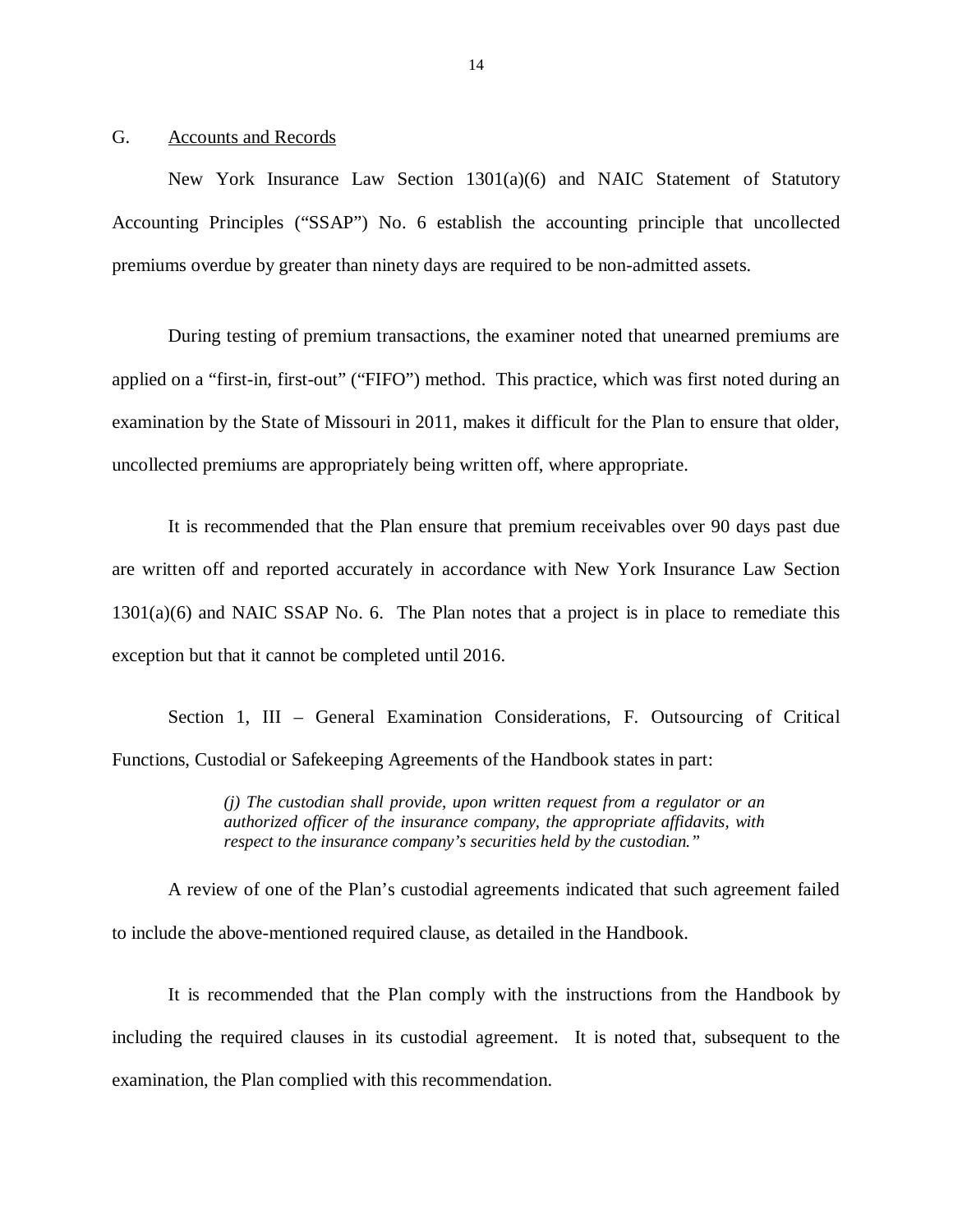#### <span id="page-16-0"></span>H. Internal Controls and Insurance Regulation No. 118

 VSP's board of directors and its Audit Committee provide governance and oversight over related entities' activities, including EVSP. The Audit Committee was established to provide assistance to the board with matters related to the financial reporting process and the Parent's compliance program. Unless otherwise noted below, references to Vision Service Plan are also applicable to Eastern Vision Service Plan.

 Vision Service Plan has adopted the provisions of Insurance Regulation No. 118, "Audited Financial Statements" (11 NYCRR 89) and the NAIC's Annual Financial Reporting Model Audit Rule ("MAR") framework for proactively addressing and mitigating risks, including prospective business risks. Exhibit M (*Understanding the Corporate Governance Structure*) of the NAIC *Financial Condition Examiners Handbook* was utilized by the examiner as guidance for assessing Vision Service Plan's Corporate Governance. The examiner determined that the Plan's corporate governance structure supported a proactive approach to operational risk management, and contributed to an effective system of internal controls.

#### I. Evaluation of Controls in Information Technology ("IT")

 Noble Consulting Services, Inc. ("Noble") was retained by the Connecticut Insurance Department (CID) to conduct a review of the Information Technology General Control (ITGC) environment that is common to all of the affiliated entities under examination, as described in Part One of this report.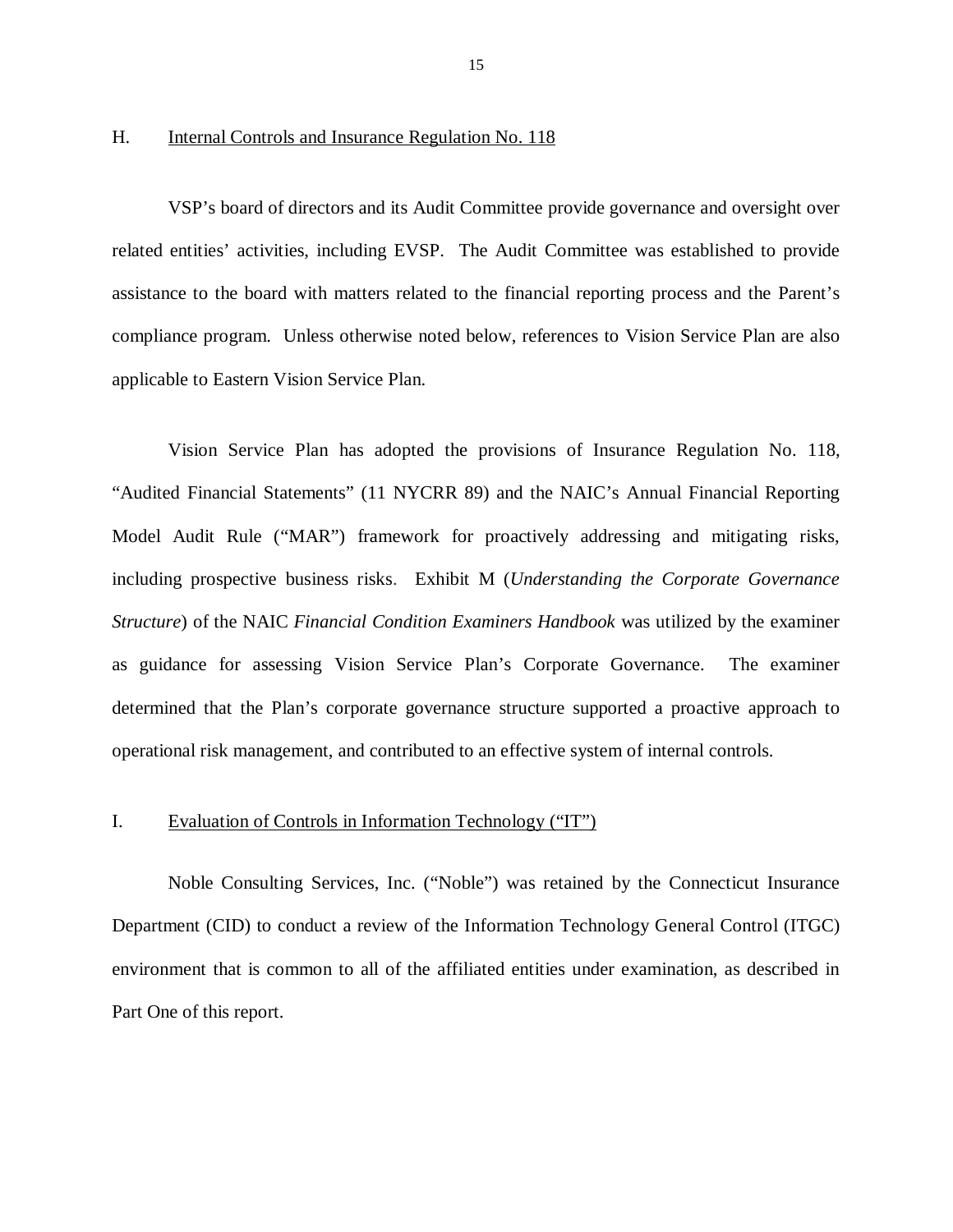Noble performed a risk-focused assessment and review of the Plan's IT general controls in accordance with NAIC requirements as outlined in the Handbook. The guidance and direction used to perform the review of the Parent's IT general controls was derived from Exhibit C Part 1 – Information Technology Planning Questionnaire (ITPQ) and Exhibit C Part 2 – Information Technology Work Program (collectively, Exhibit C). The Plan's responses to the ITPQ were evaluated, and certain controls within the IT control environment were tested to assess whether the selected controls were designed effectively and were functioning properly.

 Noble's objectives were to determine that Information Systems resources align with the Parent's objectives and to ensure that significant risks (strategic, operational, reporting, and compliance) arising out of its IT environment were appropriately mitigated by strategies and controls as outlined in Exhibit C.

 The objectives above were achieved through a combination of reviewing the Parent's policies and procedures, testing in key areas related to Exhibit C, interviewing the Parent's IT senior management, reviewing IT risk assessment processes, and leveraging the risk assessment procedures performed by the Parent's internal and external auditors.

The following IT control areas were addressed during the examination:

- Align, Plan, and Organize
- Build, Acquire, and Implement
- Deliver, Service, and Support; and
- Monitor, Evaluate, and Assess

 No significant findings were noted during the review that would represent a substantial increase in risk surrounding the IT control structure.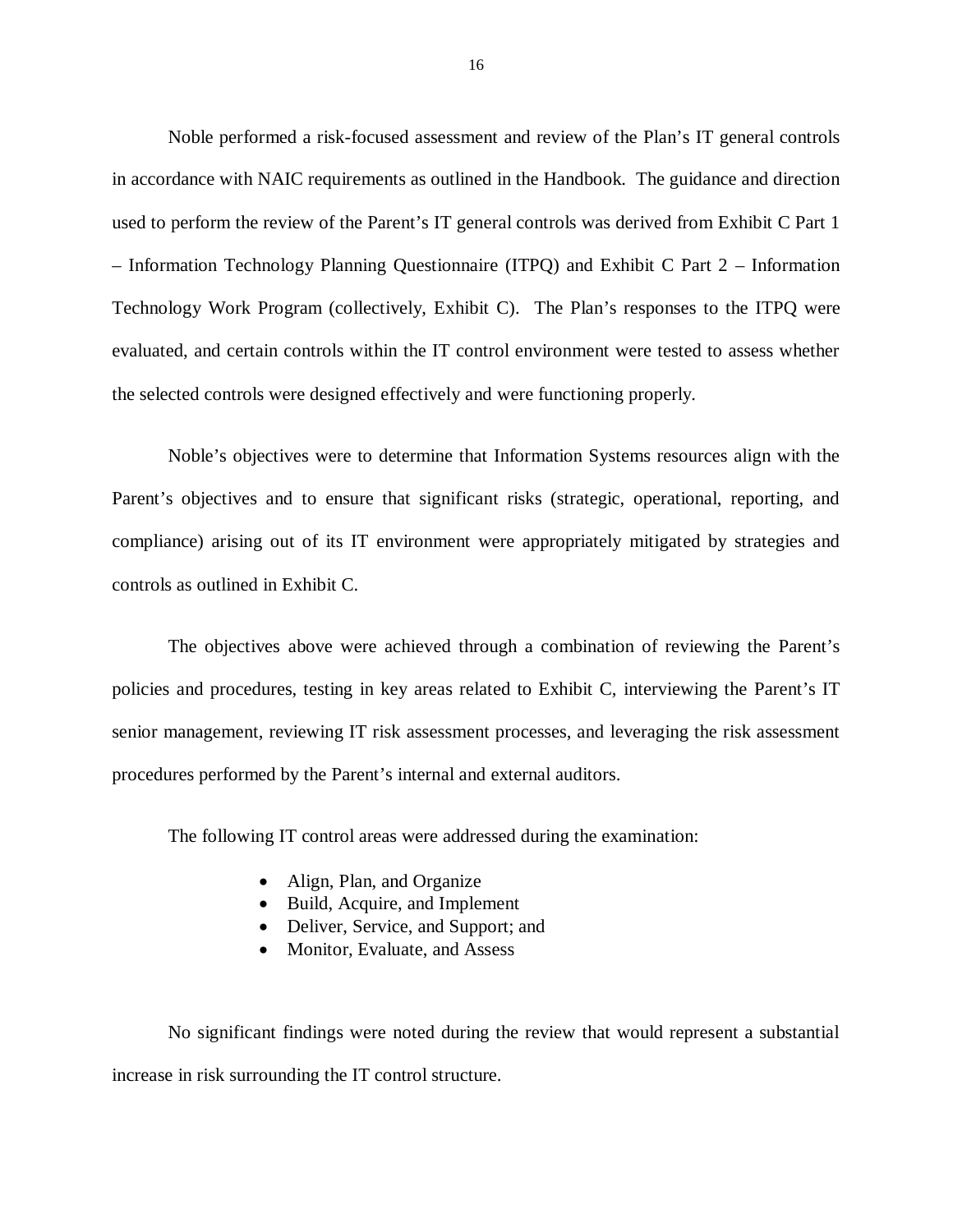#### <span id="page-18-0"></span>J. Disaster Response Plan

Section (C)(1)(a) of Circular Letter No. 3 (2013) contains components that are required to meet the minimum standards of an acceptable Disaster Response Plan. Subsequent to the examination, the Department reviewed the Plan's filed Disaster Response Plan and noted that certain items were not included. Among these missing items were the following:

- The parameters used to define a disaster;
- The name of the designated disaster liaison and/or back up liaison;
- The steps the company would take during a disaster to ensure timely responses to claimants;
- How the company would communicate with and respond to employees of a group located in-state, when the employer is out of state during an emergency;
- How the company would communicate with and respond to employees of a group located out of state, when the employer is in-state during an emergency; and
- Additional procedures for detecting fraud the Plan may use, if any, when normal controls might not be in place due to a disaster.

 It is recommended that the Plan file its Disaster Response Plan in compliance with all of the required components of Circular Letter No. 3 (2013).

#### K. Enterprise Risk Management

Part 82.2(b)(3)(ii) of New York Regulation 203 (11 NYCRR 82.2) states the following in

part:

 "The [ERM Form F] report required to be filed pursuant to paragraph (1) of this subdivision shall include:

 (ii) with regard to a domestic insurer, a signature of the domestic insurer's chief risk officer or other executive having responsibility for the oversight of the enterprise risk management function attesting to the best of his or her knowledge and belief that the report identifies any material risks within the domestic insurer that could pose enterprise risk to the domestic insurer, and that a copy of the report has been provided to the domestic insurer's board of directors or the appropriate committee thereof, or if there is no board of directors, then to the insurer's governing body."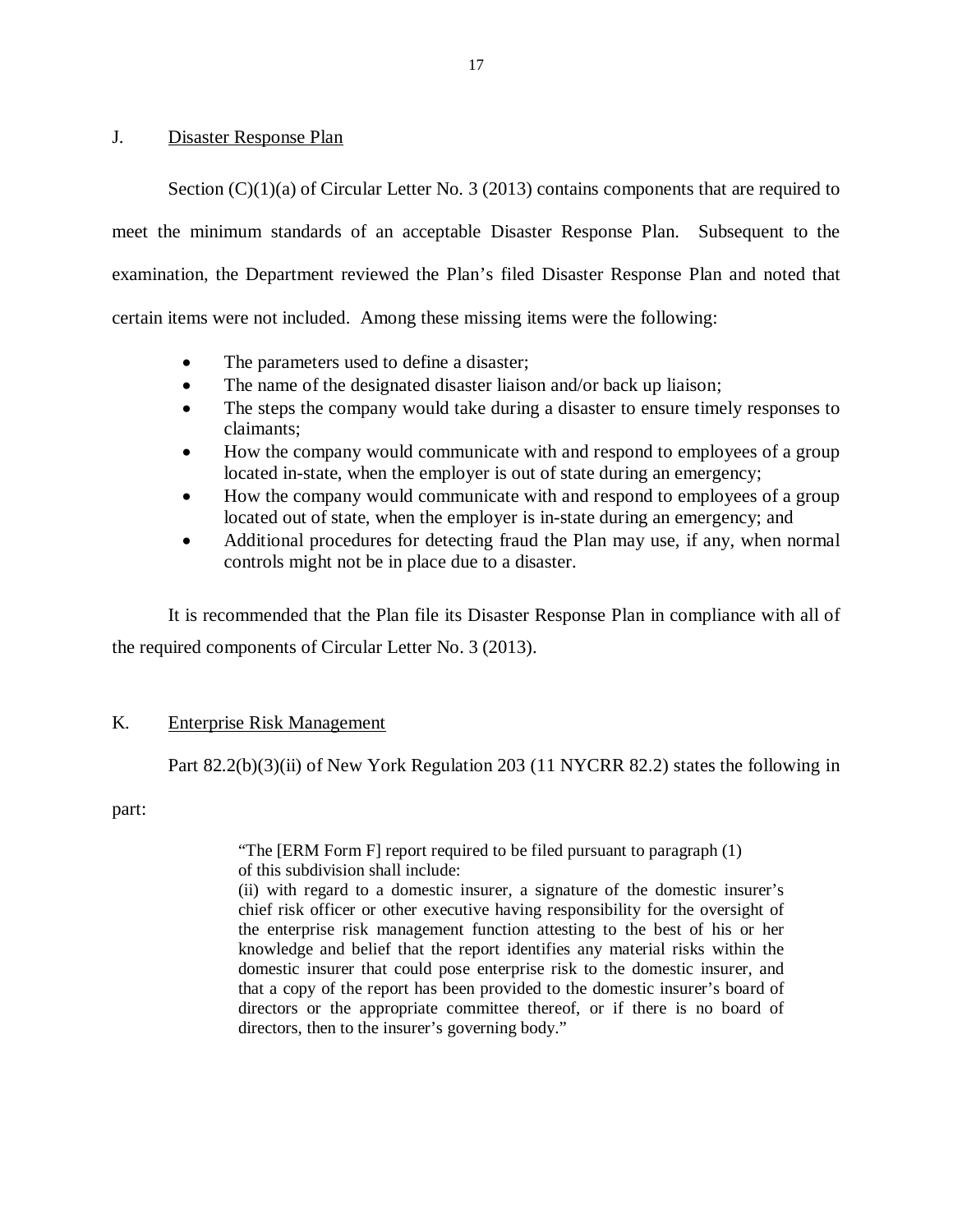EVSP's Form F filing failed to comply with the citations cited above in that it was not signed by the Chief Risk Officer ("CRO") and it did not attest that to the best of the Chief Risk Officer's belief and knowledge, the report identifies any material risks within the domestic insurer that could pose enterprise risk to the domestic insurer. Nor does the attestation state that a copy of the report has been provided to the domestic insurer's board of directors.

 Further, it is noted that while the instructions request specific detail on the information sought, the Plan's response is general in nature and thus, does not satisfy the requirements for the document.

 It is recommended that the Plan comply with New York Regulation 203 (11 NYCRR 82.2) and complete its ERM Form F in compliance with those instructions. Subsequent to filing of this report, EVSP filed a revised and compliant Form F.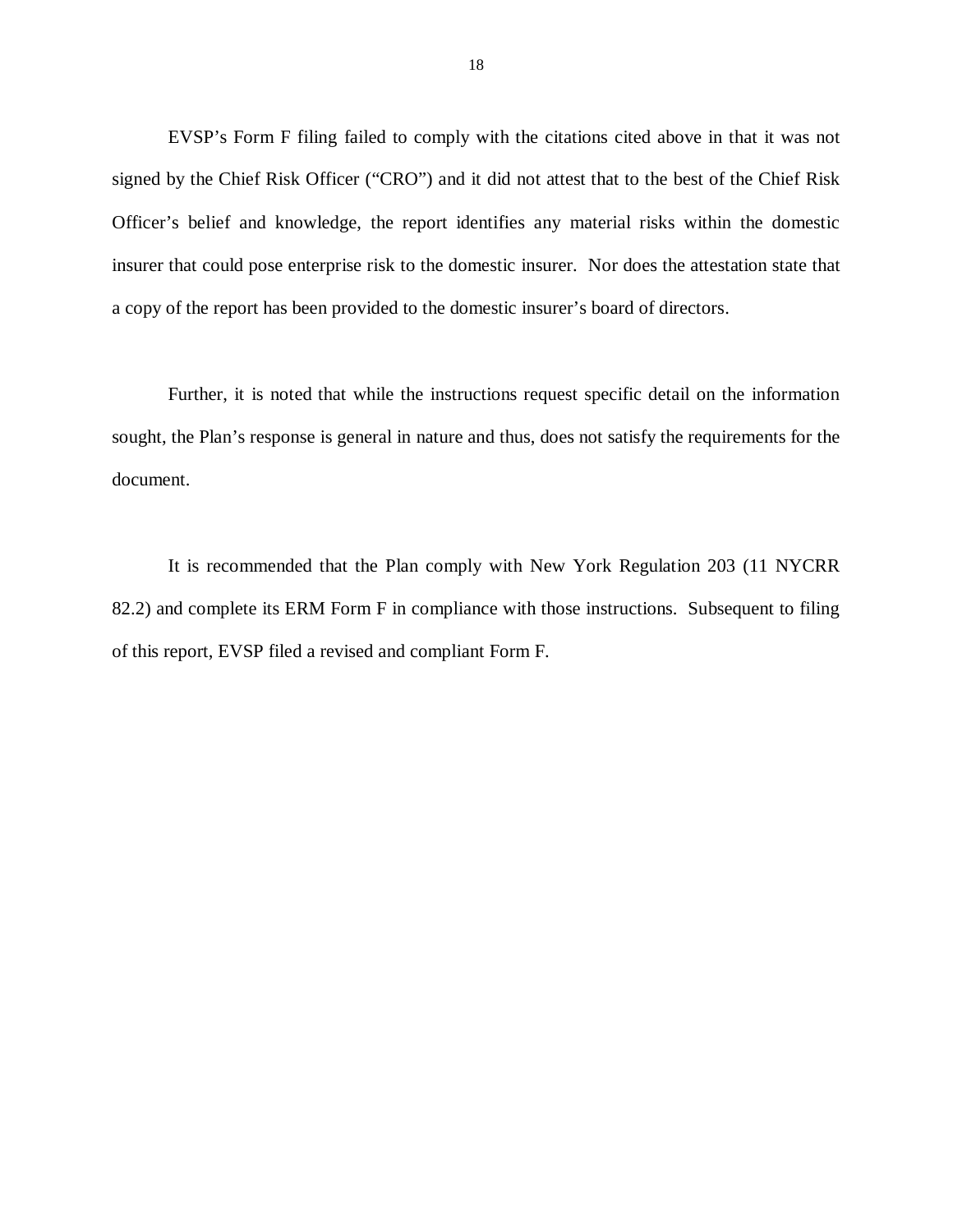#### **3. FINANCIAL STATEMENTS**

<span id="page-20-0"></span> The following statements show the assets, liabilities, and surplus as of December 31, 2013, as contained in the Plan's 2013 filed annual statement, a condensed summary of operations and a reconciliation of the surplus account for each of the years under review. The examiner's review of a sample of transactions did not reveal any differences which materially affected the Plan's financial condition as presented in its December 31, 2013 filed annual statement.

#### Independent Accountants

 The firm of Deloitte & Touche, LLP was retained by the Plan to audit the Plan's statutory financial statements of financial position as of December 31st for calendar year 2013, and the related statutory-basis statements of operations, surplus, and cash flows for the year then ended. Audits for the years 2010 through 2012 were performed by the accounting firm of PriceWaterhouseCoopers. The Plan received an unqualified opinion in all of the years under examination. examination.<br>Both audit firms concluded that the statutory financial statements presented fairly, in all

 material respects, the financial position of the Plan at the respective audit dates. Balances reported in these audited financial statements were reconciled to the corresponding years' annual statements with no discrepancies noted.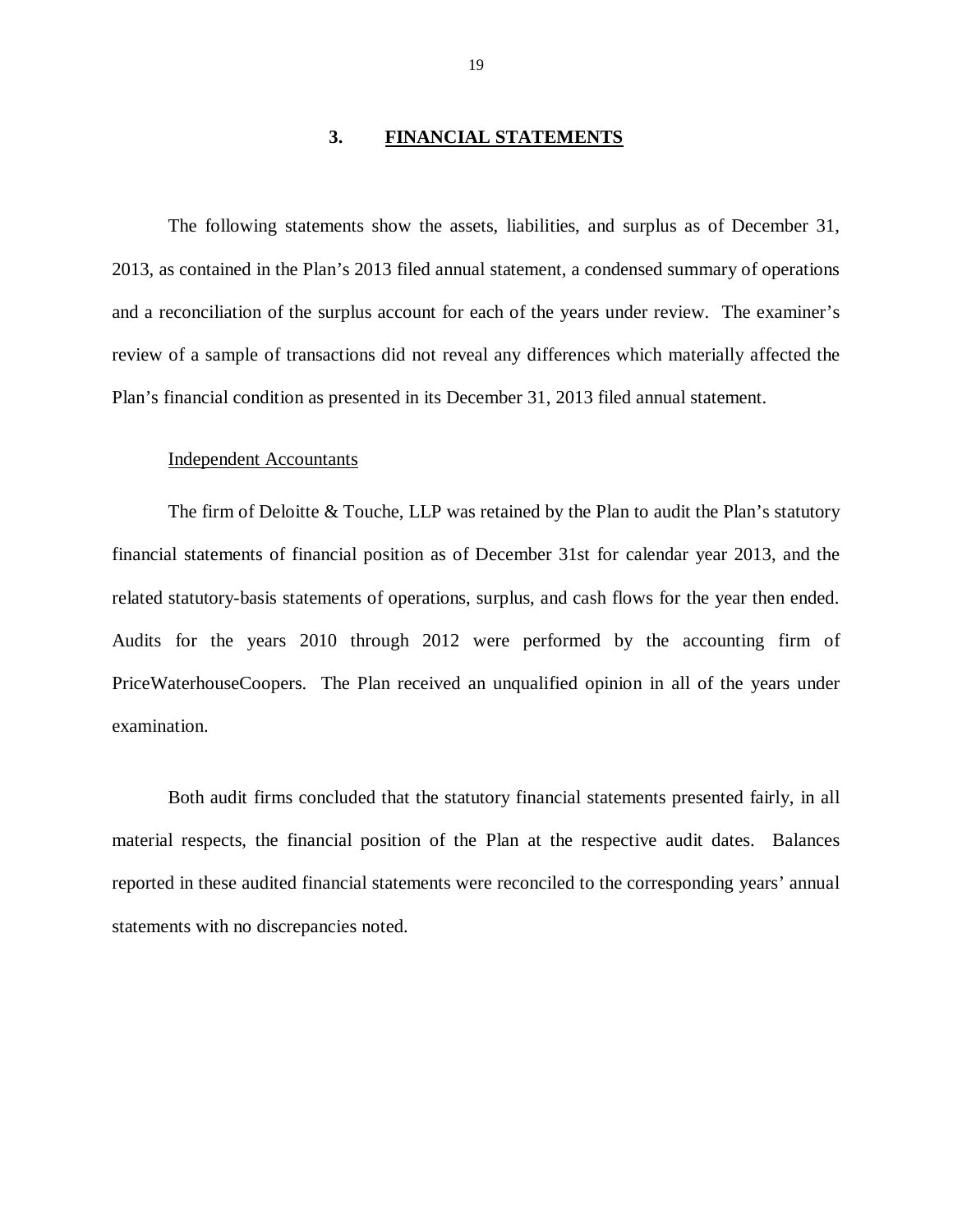#### A. Balance Sheet

**Assets** 

| <b>Bonds</b><br>Common stocks<br>Cash<br>Short term investments<br>Uncollected premiums<br>Amounts receivable related to uninsured plans<br>Investment income due and accrued<br><b>Total assets</b> | \$21,515,772<br>4,997,576<br>9,244,935<br>4,494<br>2,189,022<br>9,728,078<br>210,451<br>\$47,890,328 |
|------------------------------------------------------------------------------------------------------------------------------------------------------------------------------------------------------|------------------------------------------------------------------------------------------------------|
| Liabilities                                                                                                                                                                                          |                                                                                                      |
| Claims unpaid                                                                                                                                                                                        | \$ 3,385,444                                                                                         |
| Unpaid claims adjustment expenses                                                                                                                                                                    | 38,526                                                                                               |
| Premiums received in advance                                                                                                                                                                         | 337,427                                                                                              |
| General expenses due or accrued                                                                                                                                                                      | 174,806                                                                                              |
| Federal & foreign income tax payable                                                                                                                                                                 | 82,074                                                                                               |
| Net deferred tax liability                                                                                                                                                                           | 171,614                                                                                              |
| Amounts due to parent, subsidiaries and affiliates                                                                                                                                                   | 2,431,656                                                                                            |
| Liability for amounts held under uninsured plans                                                                                                                                                     | 323,954                                                                                              |
| Remittances and items not allocated                                                                                                                                                                  | 273,477                                                                                              |
| Aggregate write-ins for other liabilities                                                                                                                                                            | 123,227                                                                                              |
| <b>Total liabilities</b>                                                                                                                                                                             | \$7,342,205                                                                                          |
| Capital and surplus                                                                                                                                                                                  |                                                                                                      |
| Gross paid in and contributed surplus                                                                                                                                                                | 1,000,000                                                                                            |
| Aggregate write-ins for other than special surplus                                                                                                                                                   | 6,789,993                                                                                            |
| Unassigned funds (surplus)                                                                                                                                                                           | 32,758,130                                                                                           |
| Total capital and surplus                                                                                                                                                                            | \$40,548,123                                                                                         |
| Total liabilities, capital and surplus                                                                                                                                                               | \$47,890,328                                                                                         |

Note: The Internal Revenue Service has not conducted any audits of the income tax returns filed on behalf of the Plan through tax year 2013. The examiner is unaware of any potential exposure of the Plan to any tax assessments and no liability has been established herein relative to such contingency.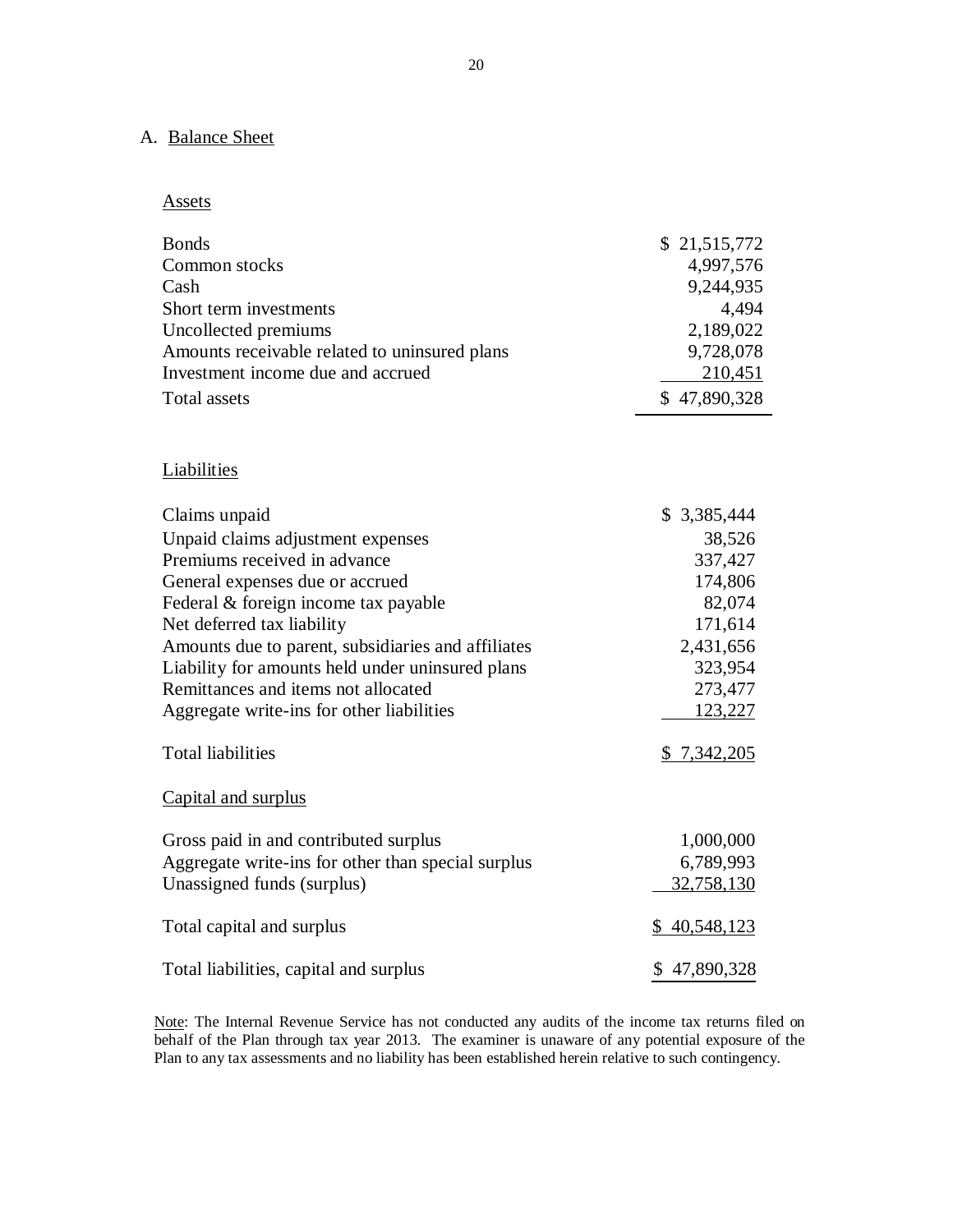#### B. Statement of Revenue, Expenses and Capital and Surplus

Surplus increased \$19,494,790 during the four-year examination period, January 1, 2010

through December 31, 2013, detailed as follows:

| \$<br>270,756,059<br>Net premium income<br>Fees for service<br>17,732,399<br>\$<br>Total revenue<br>288,488,458<br><b>Hospital and Medical Expenses</b><br>Professional services<br>234,955,723<br>Claim adjustment expense<br>3,094,247<br>31,704,690<br>General administrative expenses<br>Increase in reserves<br>(4,386,925)<br>Underwriting deductions<br>265, 367, 735<br>\$<br>\$<br>23,120,723<br>Net underwriting Gain (Loss)<br>Net investment income earned<br>1,261,758<br>629,806<br>Net realized capital gains/losses<br>$\mathcal{S}$<br>1,891,564<br>Net investment gains/losses<br>Other income<br>Net gain/loss from agents' or premium balances<br>(10,042)<br>charged off<br>\$<br>25,002,245<br>Net income after capital gains/loss before tax<br>Federal income tax<br><u>5,899,374</u><br>19,102,871<br>Net income<br>\$ | <u>Revenue</u> |  |  |
|-------------------------------------------------------------------------------------------------------------------------------------------------------------------------------------------------------------------------------------------------------------------------------------------------------------------------------------------------------------------------------------------------------------------------------------------------------------------------------------------------------------------------------------------------------------------------------------------------------------------------------------------------------------------------------------------------------------------------------------------------------------------------------------------------------------------------------------------------|----------------|--|--|
|                                                                                                                                                                                                                                                                                                                                                                                                                                                                                                                                                                                                                                                                                                                                                                                                                                                 |                |  |  |
|                                                                                                                                                                                                                                                                                                                                                                                                                                                                                                                                                                                                                                                                                                                                                                                                                                                 |                |  |  |
|                                                                                                                                                                                                                                                                                                                                                                                                                                                                                                                                                                                                                                                                                                                                                                                                                                                 |                |  |  |
|                                                                                                                                                                                                                                                                                                                                                                                                                                                                                                                                                                                                                                                                                                                                                                                                                                                 |                |  |  |
|                                                                                                                                                                                                                                                                                                                                                                                                                                                                                                                                                                                                                                                                                                                                                                                                                                                 |                |  |  |
|                                                                                                                                                                                                                                                                                                                                                                                                                                                                                                                                                                                                                                                                                                                                                                                                                                                 |                |  |  |
|                                                                                                                                                                                                                                                                                                                                                                                                                                                                                                                                                                                                                                                                                                                                                                                                                                                 |                |  |  |
|                                                                                                                                                                                                                                                                                                                                                                                                                                                                                                                                                                                                                                                                                                                                                                                                                                                 |                |  |  |
|                                                                                                                                                                                                                                                                                                                                                                                                                                                                                                                                                                                                                                                                                                                                                                                                                                                 |                |  |  |
|                                                                                                                                                                                                                                                                                                                                                                                                                                                                                                                                                                                                                                                                                                                                                                                                                                                 |                |  |  |
|                                                                                                                                                                                                                                                                                                                                                                                                                                                                                                                                                                                                                                                                                                                                                                                                                                                 |                |  |  |
|                                                                                                                                                                                                                                                                                                                                                                                                                                                                                                                                                                                                                                                                                                                                                                                                                                                 |                |  |  |
|                                                                                                                                                                                                                                                                                                                                                                                                                                                                                                                                                                                                                                                                                                                                                                                                                                                 |                |  |  |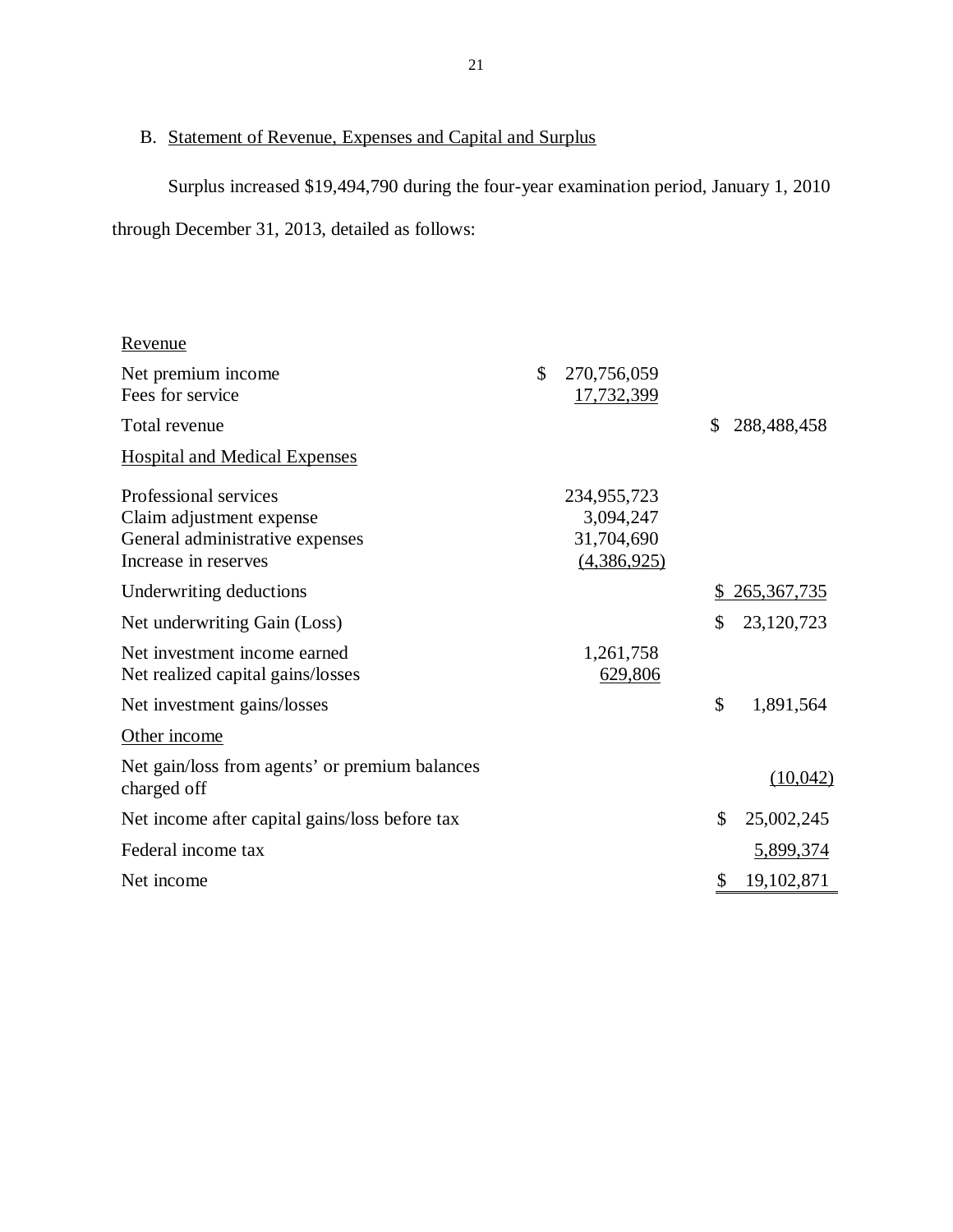#### Change in Surplus

Surplus, per report on examination, as of December 31, 2009 \$ 21,053,333

|                                               | Gains in<br>Surplus | Losses in<br><b>Surplus</b> |            |
|-----------------------------------------------|---------------------|-----------------------------|------------|
| Net income                                    | 19,102,871<br>S.    |                             |            |
| Change in net unrealized capital gains        | 670,859             |                             |            |
| Change in non-admitted assets                 | 1,669,438           |                             |            |
| Change in net deferred tax asset              |                     | 2,182,616                   |            |
| Change in valuation basis of aggregate policy |                     |                             |            |
| & claim reserves                              | 234,238             |                             |            |
| Net increase in surplus                       |                     |                             | 19,494,790 |
| Surplus, per report on                        |                     |                             |            |
| examination, as of December 31, 2013          |                     |                             | 40,548,123 |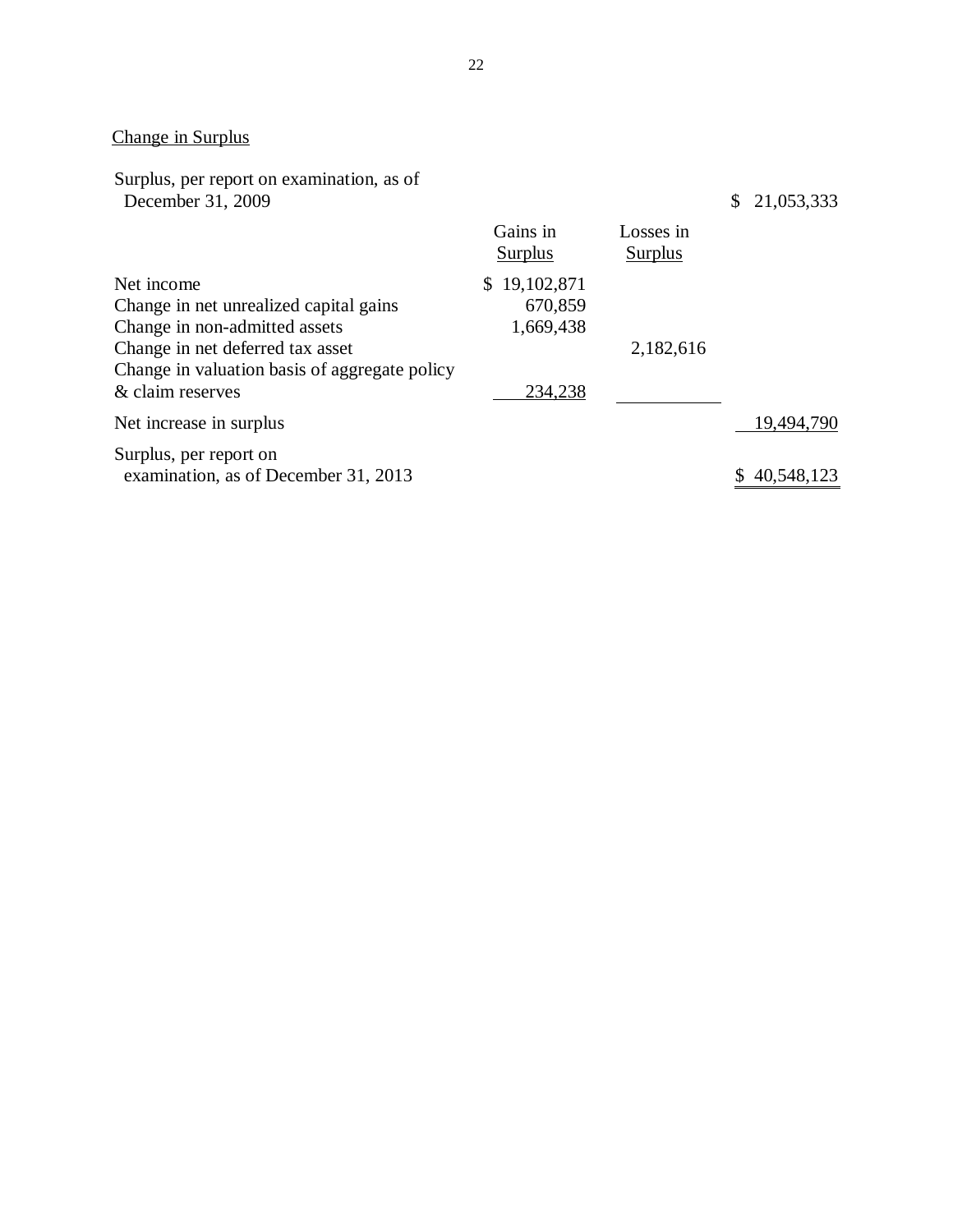#### **4. MARKET CONDUCT ACTIVITES**

<span id="page-24-0"></span> During the course of this examination, a review was made of the manner in which the Plan conducts its business and fulfills its contractual obligations to subscribers and claimants. Transactions subsequent to this period were reviewed where deemed appropriate by the examiner.

The general review was directed at practices of the Plan in the following areas:

- (A) Claims review
- (B) Policy forms/benefits
- (C) Complaints
- (D) Underwriting and rating
- (C) Agents

#### A. Claims Review

#### Claims Attribute Review

 The computer software program ACL was utilized on claims paid during the period of January 1, 2013 through December 31, 2013, in order to test various attributes deemed necessary for successful claims processing activity. The objective of this process was to test and reach conclusions about certain predetermined attributes. These attributes include verification and compliance within eligibility, fee schedules, co-payments, deductibles, treatment plan authorization, and explanation of benefits statements ("EOBs").

The claims attribute review did not reveal any problem areas.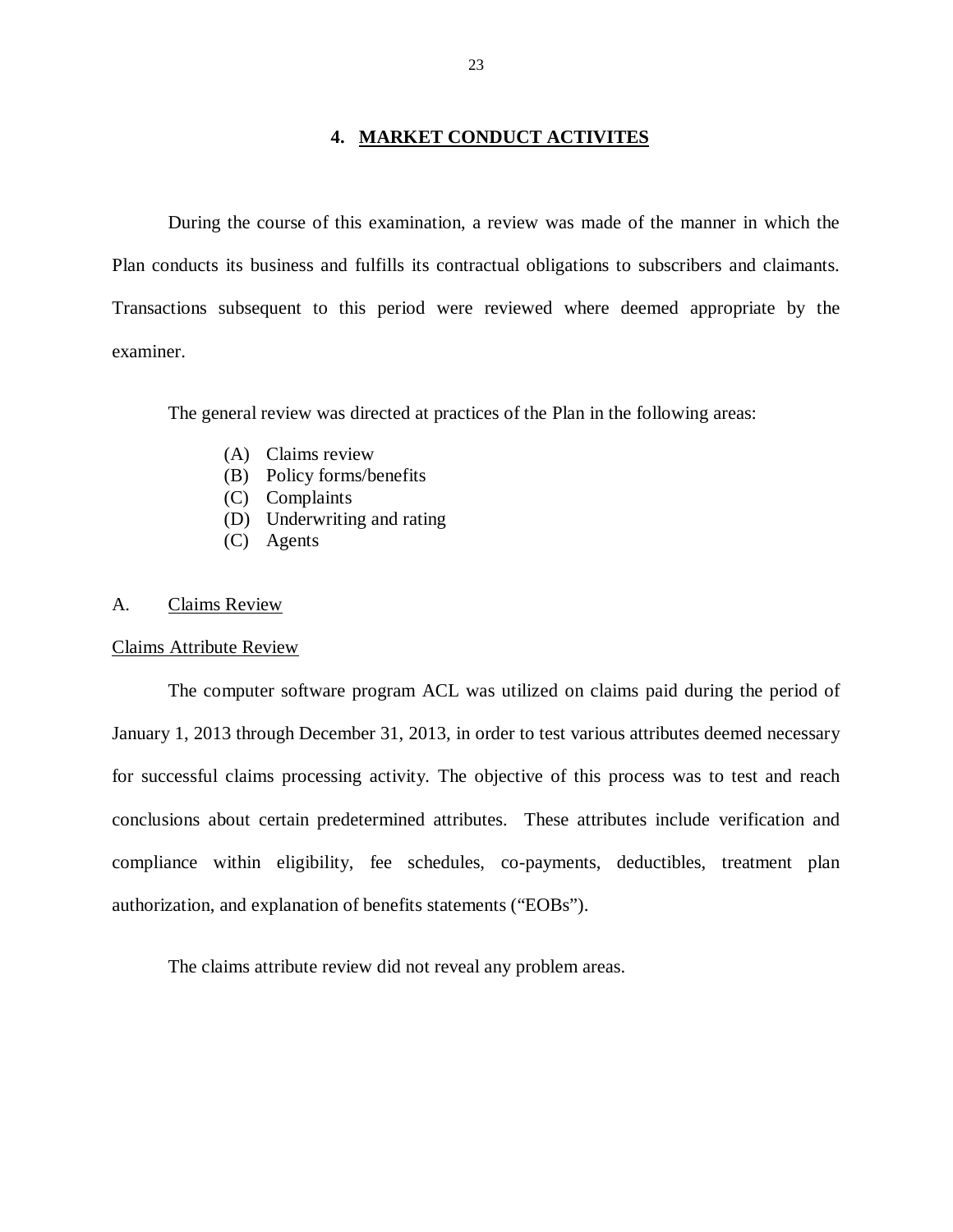#### <span id="page-25-0"></span>Claims Prompt Payment Review

 A review to test for compliance with the Prompt Pay Law, Section 3224-a of the New York Insurance Law, was performed by using a testing methodology covering claims submitted to the company during the period January 1, 2013 through December 31, 2013.

 The review of the Company's submitted vision claims data for the period January 1, 2013 through December 31, 2013, relative to compliance with Section 3224-a of the New York Insurance Law, did not reveal any problem areas.

#### **B.** Policy Forms/Benefits

Section 3201(a) of the New York Insurance Law states, in part:

 "…'policy form' means any policy, contract, certificate, or evidence of insurance and any application therefor, or rider …"

Section 3201(b)(1) of the New York Insurance Law states in part:

 "No policy form shall be delivered or issued for delivery in this state unless it has been filed with and approved by the superintendent as conforming to the requirements of this chapter and not inconsistent with law …"

 During the review of various policy forms, it was noted that the Plan failed to submit application forms, dated January 20, 2011, February 8, 2011, and May 2, 2013, to the Superintendent for approval prior to implementation.

 It is recommended that the Plan file its application forms with the Department for approval, in compliance with the requirements of Section 3201(b)(1) of the New York Insurance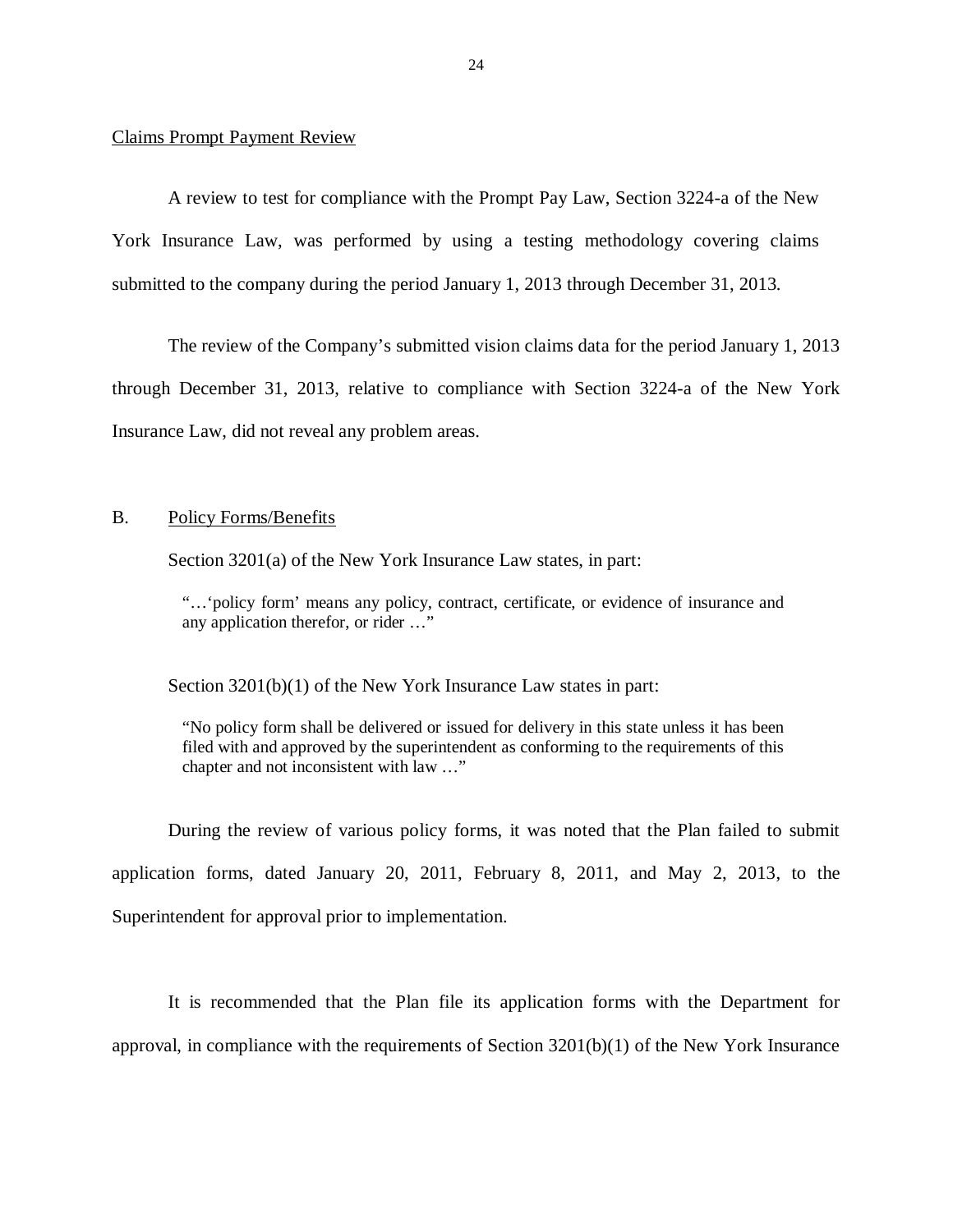Law. Further, it is recommended that the Plan refrain from issuing any application forms that have not been approved by the Department.

 The Plan issued 1,112 unapproved application forms during the period 2011 to 2014. Subsequent to the examination period, December 22, 2014, the Plan received approval for said forms.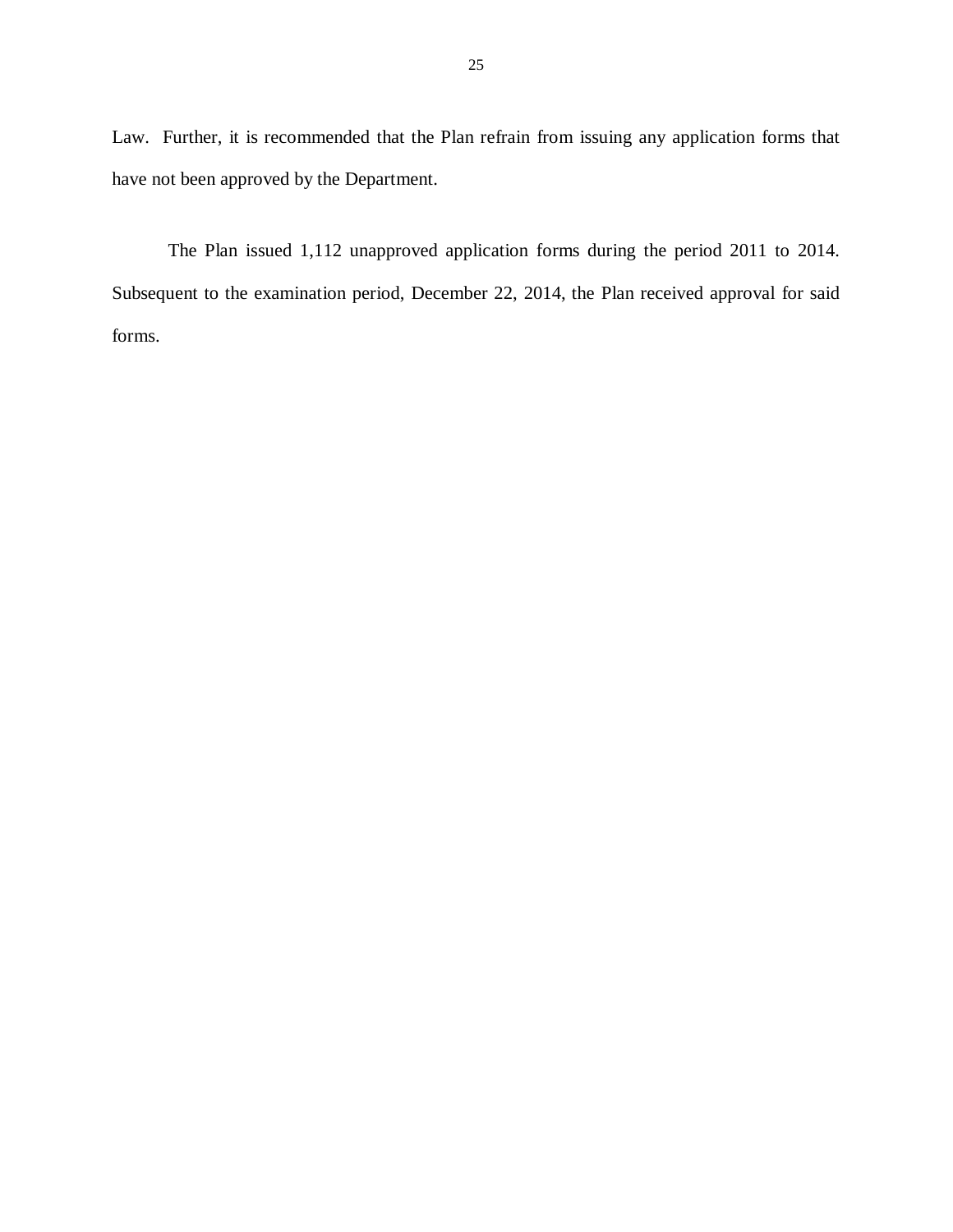### <span id="page-27-0"></span> **5. COMPLIANCE WITH PRIOR REPORT ON EXAMINATION**

 The prior report on examination, as of December 31, 2009, contained eight recommendations, as follows (page number refers to the prior report):

**ITEM NO.** 

#### **PAGE NO.**

#### Enterprise Risk Management

 $1<sub>1</sub>$  maintain minutes of its meetings. It is recommended that the Risk Committee meet regularly and 8

 *EVSP has complied with this recommendation* 

 $\overline{2}$ . to identify key current and prospective risks and identify suitable means to mitigate such identified risks. It is recommended that the CRO and the Risk Committee continue 8

 *EVSP has complied with this recommendation* 

 $3.$  findings to the board of directors and audit committee on a regular basis. It is also recommended that the CRO report such ERM related 8

 *EVSP has complied with this recommendation* 

Corporate Governance

 $\overline{4}$ . the requirements of Department Circular Letter No. 9 (1999) regarding the annual certifications and the adoption of written It is recommended that the Plan's board of directors comply with 9 procedures.

 *EVSP has complied with this recommendation.*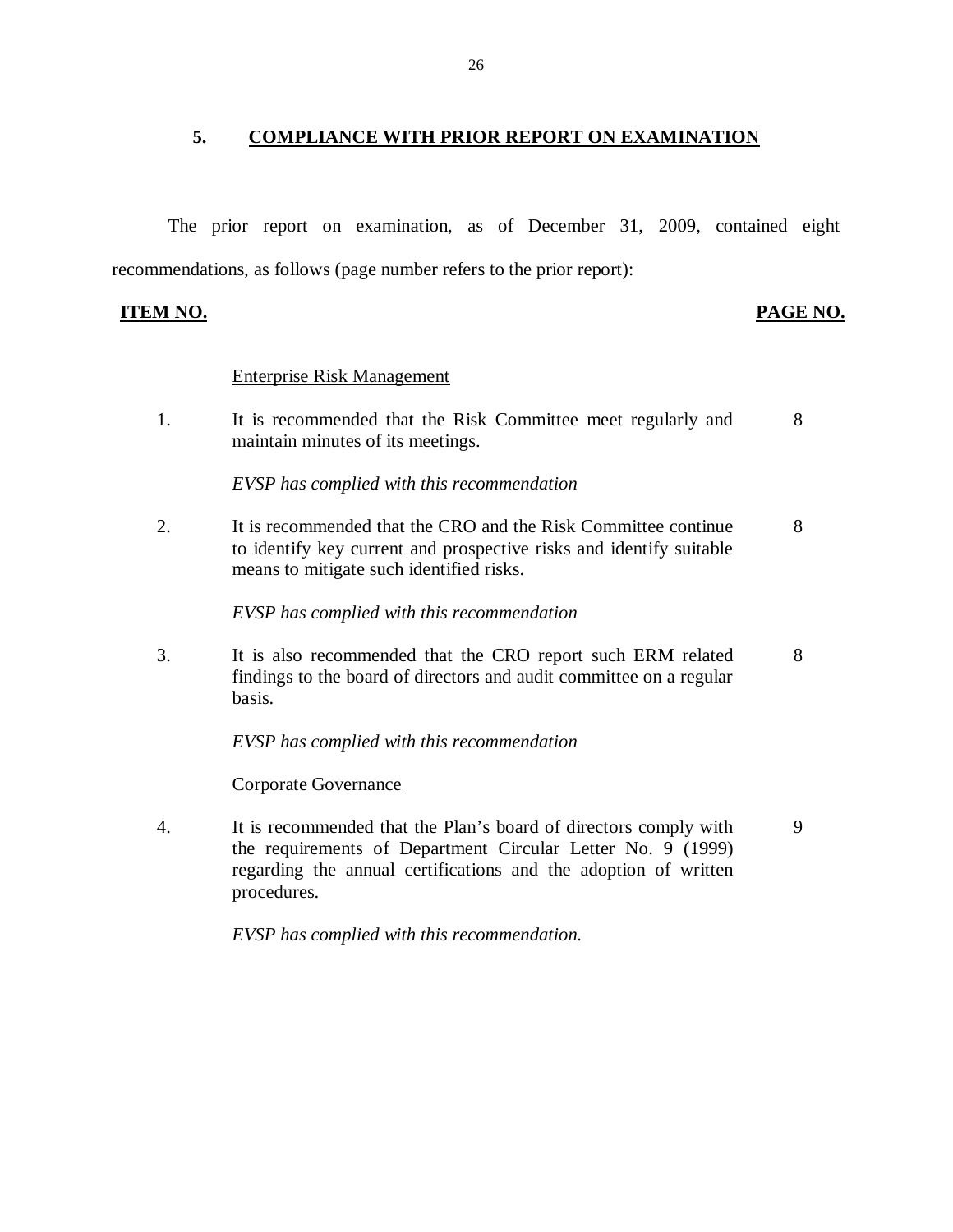#### **ITEM NO. PAGE NO. PAGE NO.**

#### Holding Company System

5. §1505(c) of the New York Insurance Law, by requesting and receiving the superintendent's approval prior to entering into transactions with members of its holding company system that exceed the five percent threshold noted in such section. It is recommended that EVSP comply with the requirements of 13

 *EVSP has complied with this recommendation.* 

6. requirements of Section 1505(d)(3) of the New York Insurance Law and obtain approval from the superintendent relative to any service agreement with members of its holding company system It is recommended that, in the future, EVSP comply with the prior to implementation. 15

### *EVSP has complied with this recommendation*

 $7.$  the Department in accordance with the requirements of Sections  $1505(a)(1)$  and  $(d)(3)$  of the New York Insurance Law and Department Circular Letter No. 33 (1979). It is recommended that EVSP file its Tax Sharing Agreement with 16

#### *EVSP has complied with this recommendation*

#### Disaster Response Plan

8. regard to its Disaster Response Plan in compliance with Department Circular Letter No. 7 (2009). It is recommended that the Plan make all required filings with 17

 *EVSP has complied with this recommendation.*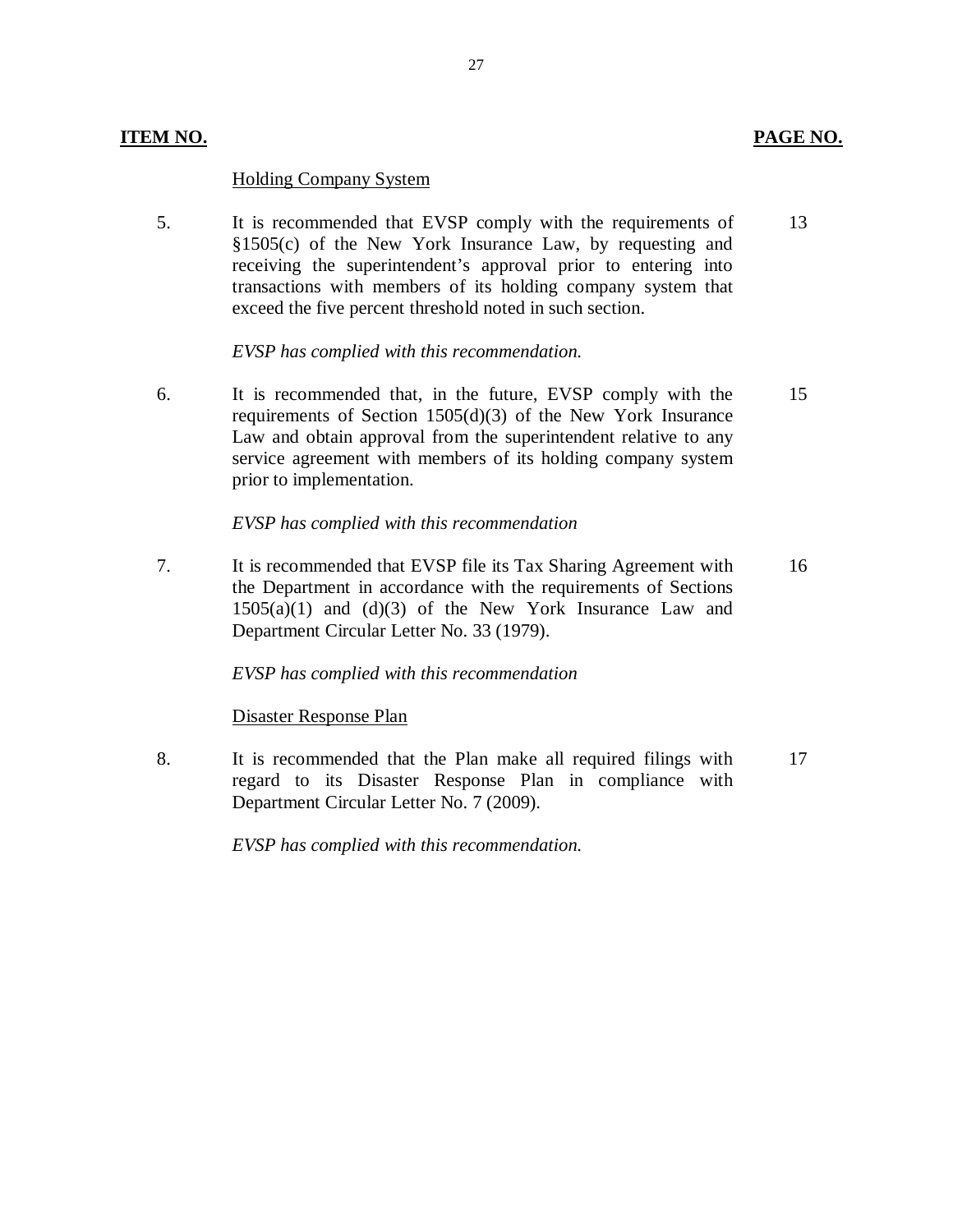#### **ITEM PAGE NO.**

#### A. Corporate Governance

- i. It is recommended, as a good business practice and to ensure due diligence, that the board of directors meet quarterly, at a minimum, to discuss the financial condition of the Plan and to evince fiduciary oversight. 6
- ii. It is also recommended that the Plan update its by-laws to establish a minimum of four regular meetings as a requirement. 6
- iii. It is recommended that the Plan comply with Section 312(b) of the New York Insurance Law and ensure that the board reviews the report on examination and sign an attestation of such in a timely manner. 7

#### B. Conflict of Interest statements

 It is recommended that the Plan comply with its own policy and ensure that each director and officer completes a conflict of interest statement annually. 7

#### C. Accounts and Records

- i. It is recommended that the Plan ensure that premium receivables over 90 days past due are written off and reported accurately in accordance with New York Insurance Law Section 1301(a)(6) and NAIC SSAP No. 6. 14
- ii. It is recommended that the Plan comply with the instructions from the Handbook by including the required clauses in its custodial agreement. It is noted that, subsequent to the examination, the Plan complied with this recommendation. 14

#### D. Disaster Response Plan

 It is recommended that the Plan file its Disaster Response Plan in compliance with all of the required components of Circular Letter No. 3 (2013). 17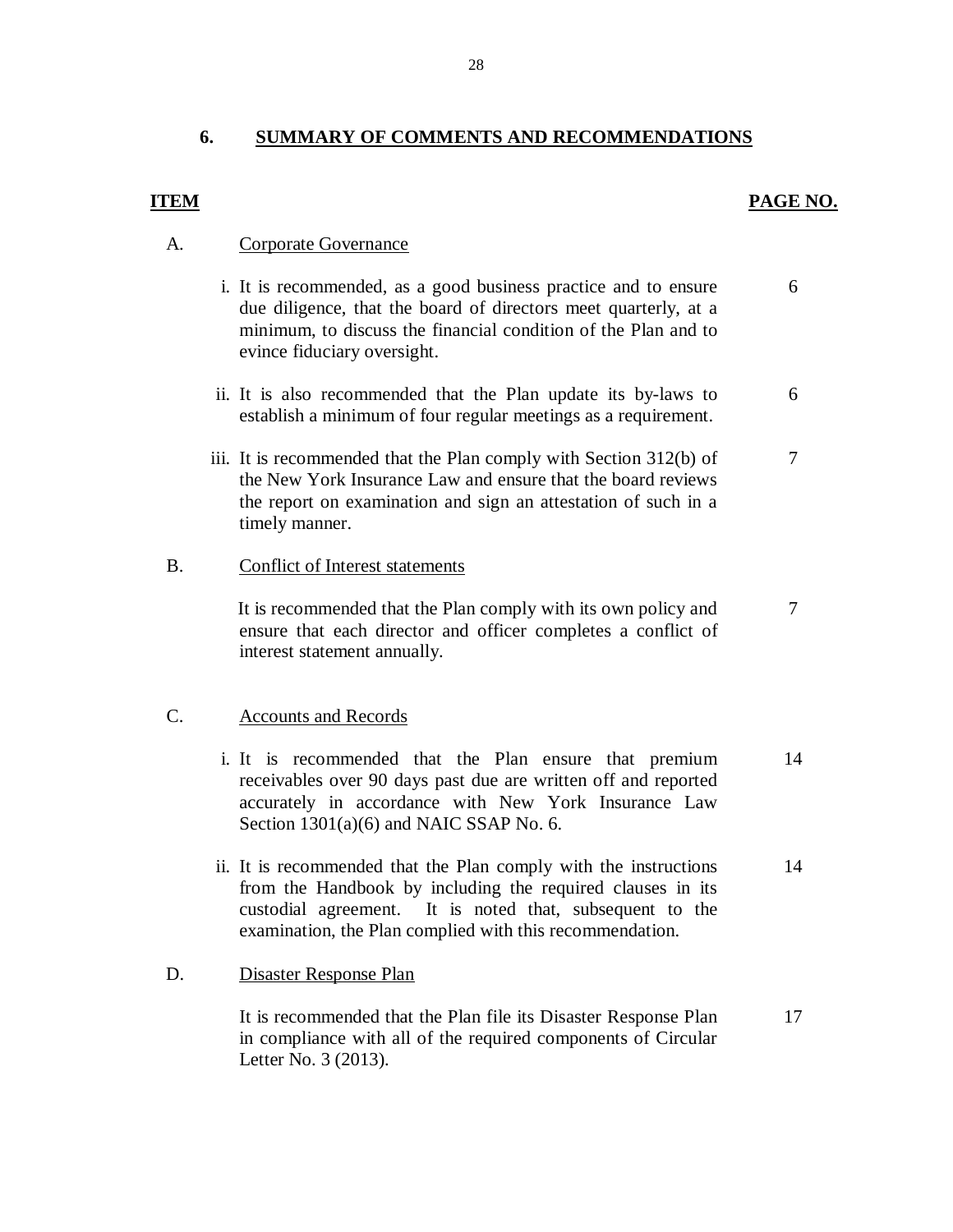### **ITEM**

#### **PAGE NO.**

24

#### E. Enterprise Risk Management

 It is recommended that the Plan comply with New York Regulation 203 (11 NYCRR 82.2) and complete its ERM Form F in compliance with those instructions. Subsequent to filing of this report, EVSP filed a revised and compliant Form F. 18

 $F.$ Policy Forms/ Benefits

> It is recommended that the Plan file its application forms with the Department for approval, in compliance with the requirements of Section 3201(b)(1) of the New York Insurance Law. Further, it is recommended that the Plan refrain from issuing any application forms that have not been approved by the Department.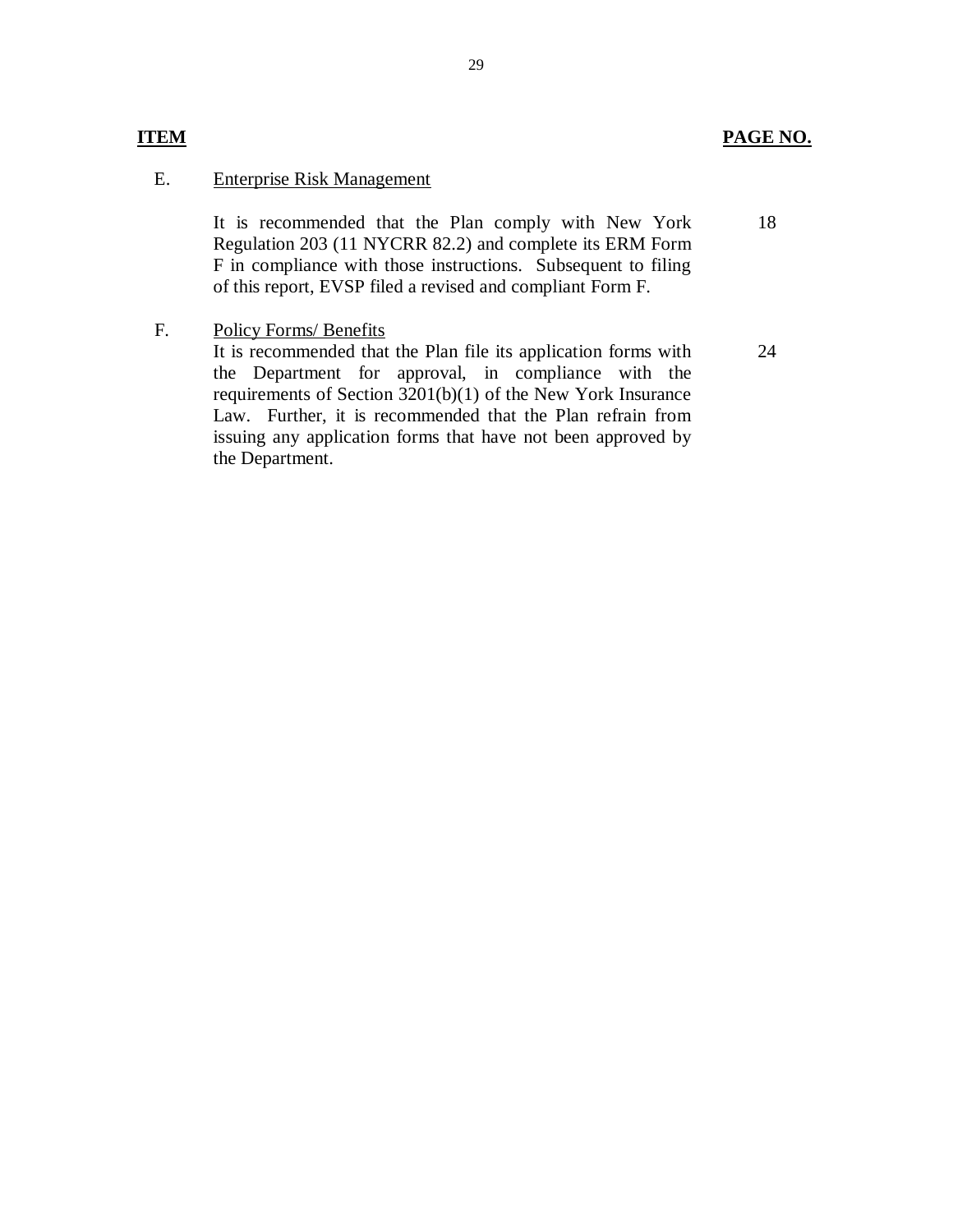Respectfully submitted,

 Bruce Borofsky Supervising Insurance Examiner  $\sqrt{S}/$ 

STATE OF NEW YORK ) COUNTY OF NEW YORK) ) SS  $\mathcal{L}$ 

**Bruce Borofsky**, being duly sworn, deposes and says that the foregoing report submitted by him is true to the best of his knowledge and belief.

> $\frac{1}{\sqrt{S}}$ Bruce Borofsky

 Subscribed and sworn to before me this  $\_\_\_\_\_\_\$  day of  $\_\_\_\_\_\$  2015.